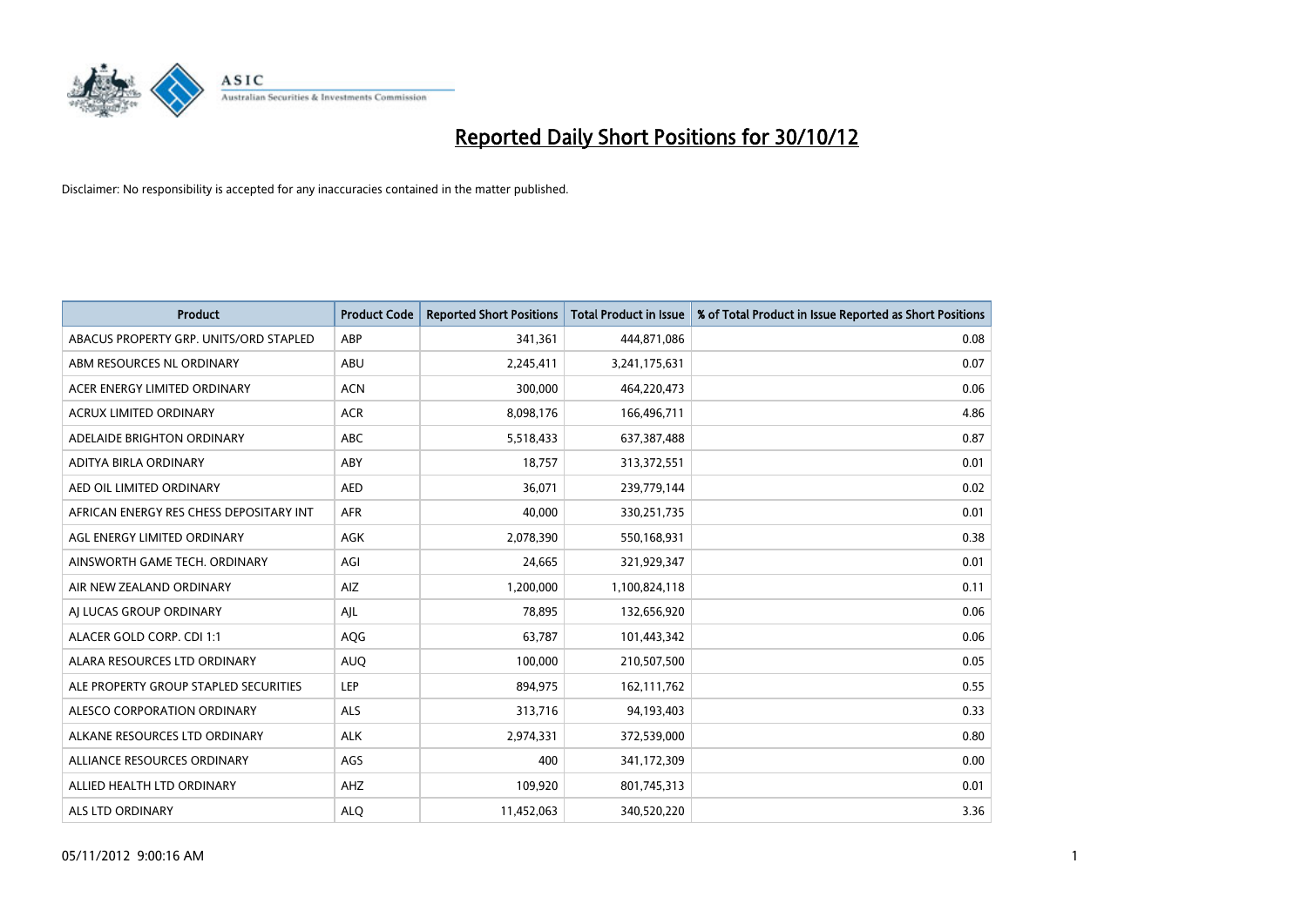

| <b>Product</b>                          | <b>Product Code</b> | <b>Reported Short Positions</b> | <b>Total Product in Issue</b> | % of Total Product in Issue Reported as Short Positions |
|-----------------------------------------|---------------------|---------------------------------|-------------------------------|---------------------------------------------------------|
| ALUMINA LIMITED ORDINARY                | <b>AWC</b>          | 204,054,839                     | 2,440,196,187                 | 8.36                                                    |
| AMCOM TELECOMM. ORDINARY                | <b>AMM</b>          | 217,977                         | 244,541,792                   | 0.09                                                    |
| AMCOR LIMITED ORDINARY                  | <b>AMC</b>          | 2,789,899                       | 1,206,684,923                 | 0.23                                                    |
| AMP LIMITED ORDINARY                    | AMP                 | 7,906,412                       | 2,930,423,546                 | 0.27                                                    |
| AMPELLA MINING ORDINARY                 | <b>AMX</b>          | 5,792,272                       | 247,500,493                   | 2.34                                                    |
| ANGLOGOLD ASHANTI CDI 5:1               | AGG                 | 500                             | 89,207,765                    | 0.00                                                    |
| ANSELL LIMITED ORDINARY                 | <b>ANN</b>          | 4,217,871                       | 130,768,652                   | 3.23                                                    |
| ANTARES ENERGY LTD ORDINARY             | <b>AZZ</b>          | 571,136                         | 257,000,000                   | 0.22                                                    |
| ANZ BANKING GRP LTD ORDINARY            | ANZ                 | 6,082,602                       | 2,717,478,378                 | 0.22                                                    |
| APA GROUP STAPLED SECURITIES            | <b>APA</b>          | 15,888,837                      | 770,479,057                   | 2.06                                                    |
| APN NEWS & MEDIA ORDINARY               | <b>APN</b>          | 12,145,558                      | 661,526,586                   | 1.84                                                    |
| AQUARIUS PLATINUM. ORDINARY             | <b>AOP</b>          | 13,419,618                      | 486,851,336                   | 2.76                                                    |
| AQUILA RESOURCES ORDINARY               | <b>AQA</b>          | 8,128,437                       | 411,804,442                   | 1.97                                                    |
| ARAFURA RESOURCE LTD ORDINARY           | ARU                 | 4,236,046                       | 396,004,144                   | 1.07                                                    |
| ARB CORPORATION ORDINARY                | <b>ARP</b>          | 41.124                          | 72,481,302                    | 0.06                                                    |
| ARDENT LEISURE GROUP STAPLED SECURITIES | AAD                 | 160,801                         | 397,678,680                   | 0.04                                                    |
| ARISTOCRAT LEISURE ORDINARY             | <b>ALL</b>          | 20,001,368                      | 551,418,047                   | 3.63                                                    |
| ARRIUM LTD ORDINARY                     | ARI                 | 6,456,782                       | 1,351,527,328                 | 0.48                                                    |
| <b>ASCIANO LIMITED ORDINARY</b>         | <b>AIO</b>          | 4,182,454                       | 975,385,664                   | 0.43                                                    |
| ASG GROUP LIMITED ORDINARY              | <b>ASZ</b>          | 1,449,735                       | 177, 187, 512                 | 0.82                                                    |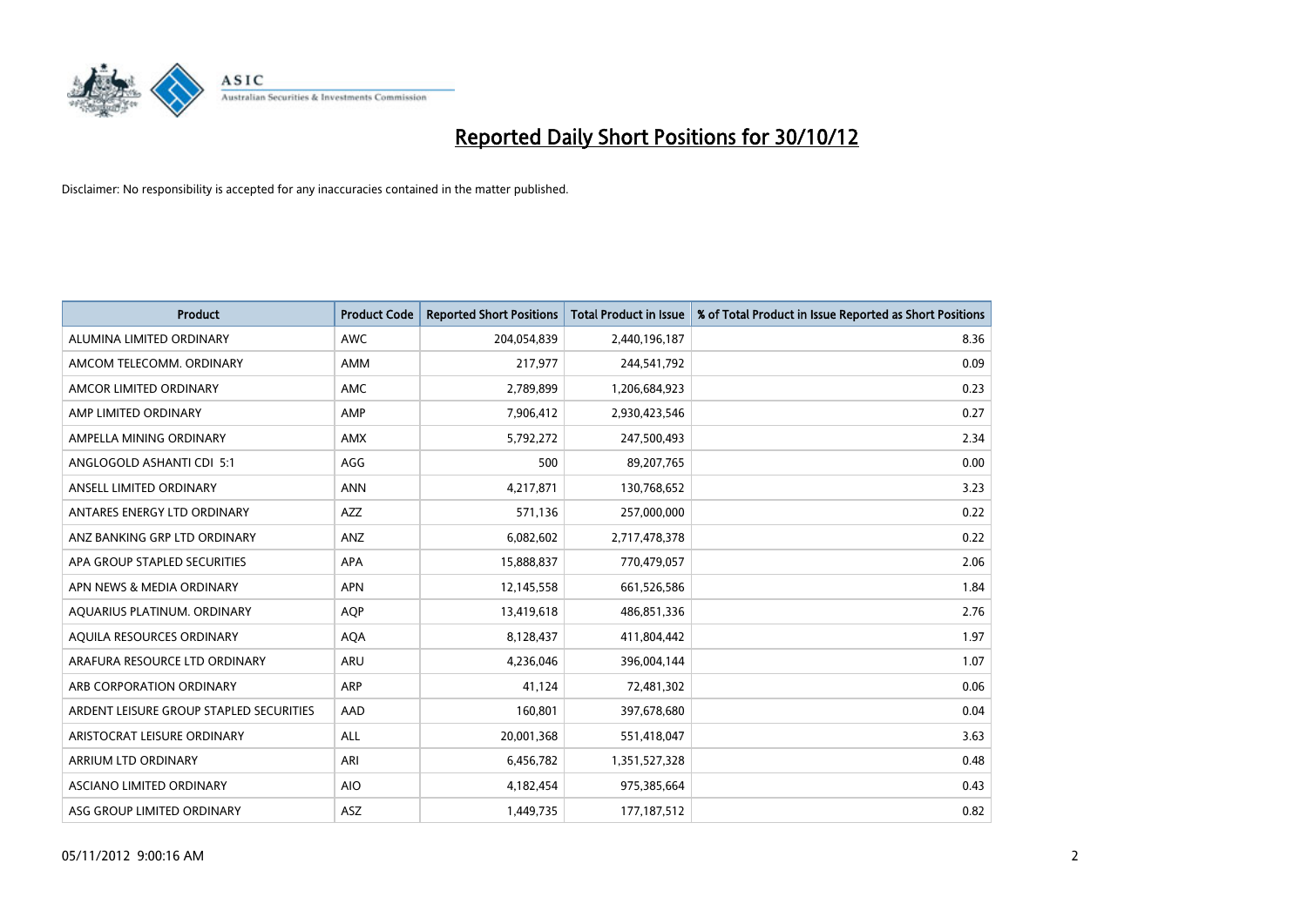

| <b>Product</b>                          | <b>Product Code</b> | <b>Reported Short Positions</b> | <b>Total Product in Issue</b> | % of Total Product in Issue Reported as Short Positions |
|-----------------------------------------|---------------------|---------------------------------|-------------------------------|---------------------------------------------------------|
| ASPEN GROUP ORD/UNITS STAPLED           | <b>APZ</b>          | 2,323,080                       | 1,197,188,521                 | 0.19                                                    |
| ASPIRE MINING LTD ORDINARY              | <b>AKM</b>          | 269,265                         | 620,594,556                   | 0.04                                                    |
| ASTRO JAP PROP GROUP STAPLED SECURITIES | AJA                 | 12,893                          | 58,445,002                    | 0.02                                                    |
| ASX LIMITED ORDINARY                    | ASX                 | 3,422,617                       | 175,136,729                   | 1.95                                                    |
| ATLAS IRON LIMITED ORDINARY             | <b>AGO</b>          | 12,048,002                      | 904,805,993                   | 1.33                                                    |
| AURORA OIL & GAS ORDINARY               | <b>AUT</b>          | 5,624,959                       | 447,885,778                   | 1.26                                                    |
| AUSDRILL LIMITED ORDINARY               | <b>ASL</b>          | 7,188,269                       | 304,763,954                   | 2.36                                                    |
| <b>AUSENCO LIMITED ORDINARY</b>         | AAX                 | 817,804                         | 123,872,665                   | 0.66                                                    |
| AUSGOLD LIMITED ORDINARY                | <b>AUC</b>          | 50,000                          | 153,902,750                   | 0.03                                                    |
| <b>AUSTAL LIMITED ORDINARY</b>          | ASB                 | 152,672                         | 190,674,573                   | 0.08                                                    |
| AUSTIN ENGINEERING ORDINARY             | <b>ANG</b>          | 270,117                         | 72,314,403                    | 0.37                                                    |
| AUSTRALAND PROPERTY STAPLED SECURITY    | <b>ALZ</b>          | 409.994                         | 576,846,597                   | 0.07                                                    |
| AUSTRALIAN AGRICULT. ORDINARY           | AAC                 | 645,264                         | 312,905,085                   | 0.21                                                    |
| AUSTRALIAN FOUNDAT, ORDINARY            | AFI                 | 288                             | 1,034,118,904                 | 0.00                                                    |
| AUSTRALIAN INFRASTR, UNITS/ORDINARY     | <b>AIX</b>          | 2,590,406                       | 620,733,944                   | 0.42                                                    |
| AUSTRALIAN PHARM. ORDINARY              | API                 | 211,944                         | 488,115,883                   | 0.04                                                    |
| AVIENNINGS LIMITED ORDINARY             | <b>AVI</b>          | 175,000                         | 274,588,694                   | 0.06                                                    |
| AWE LIMITED ORDINARY                    | AWE                 | 2,769,715                       | 521,871,941                   | 0.53                                                    |
| AZIMUTH RES LTD ORDINARY                | <b>AZH</b>          | 1,122,547                       | 419,864,886                   | 0.27                                                    |
| <b>BANDANNA ENERGY ORDINARY</b>         | <b>BND</b>          | 9,038,762                       | 528,481,199                   | 1.71                                                    |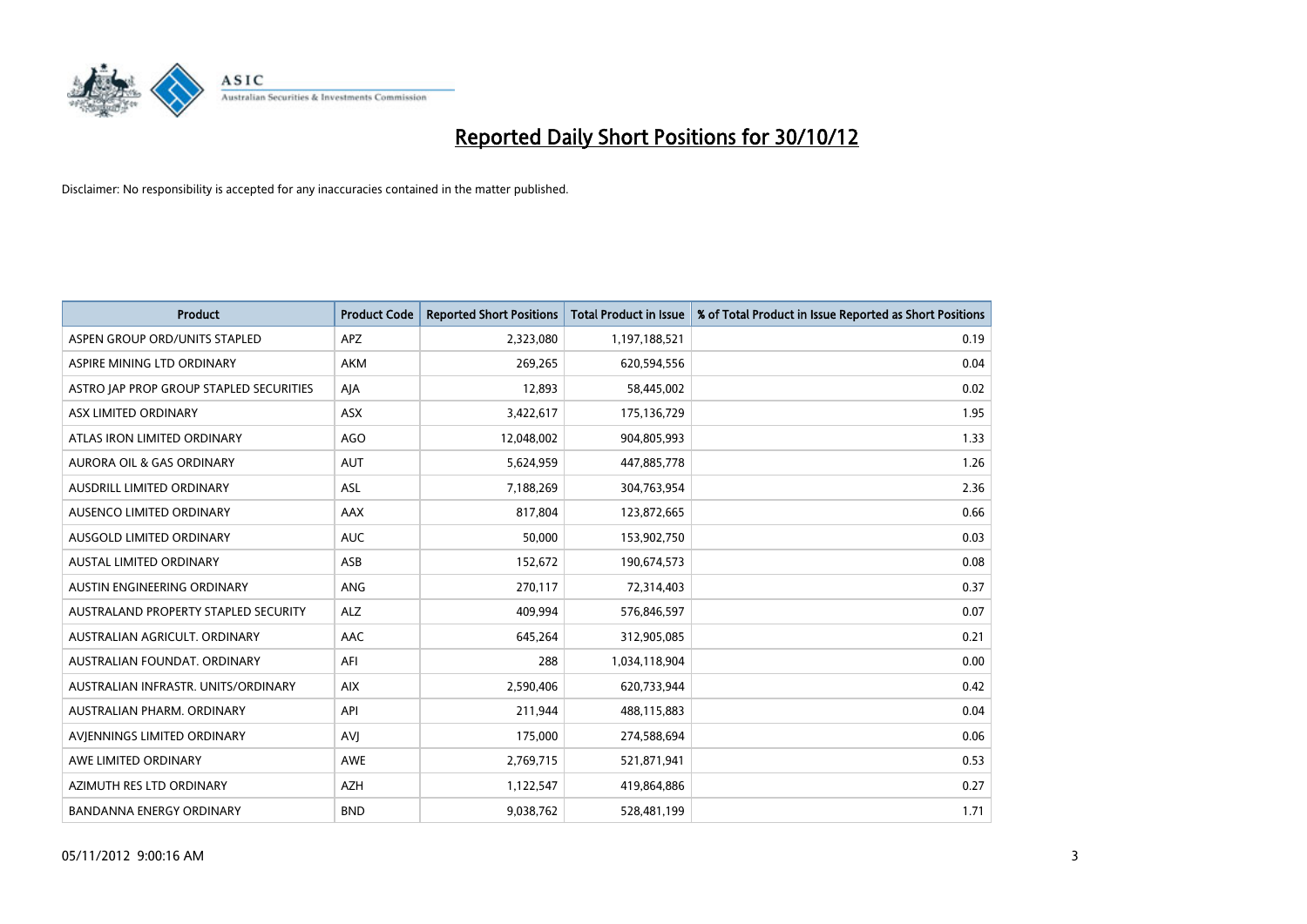

| <b>Product</b>                       | <b>Product Code</b> | <b>Reported Short Positions</b> | <b>Total Product in Issue</b> | % of Total Product in Issue Reported as Short Positions |
|--------------------------------------|---------------------|---------------------------------|-------------------------------|---------------------------------------------------------|
| BANK OF QUEENSLAND. ORDINARY         | <b>BOO</b>          | 9,300,276                       | 308,797,224                   | 3.01                                                    |
| <b>BASE RES LIMITED ORDINARY</b>     | <b>BSE</b>          | 447,938                         | 551,371,892                   | 0.08                                                    |
| <b>BATHURST RESOURCES ORDINARY</b>   | <b>BTU</b>          | 39,562,778                      | 696,747,997                   | 5.68                                                    |
| BC IRON LIMITED ORDINARY             | <b>BCI</b>          | 160,040                         | 103,861,000                   | 0.15                                                    |
| BEACH ENERGY LIMITED ORDINARY        | <b>BPT</b>          | 22,478,650                      | 1,263,677,572                 | 1.78                                                    |
| BEADELL RESOURCE LTD ORDINARY        | <b>BDR</b>          | 14,537,046                      | 740,204,752                   | 1.96                                                    |
| BENDIGO AND ADELAIDE ORDINARY        | <b>BEN</b>          | 9,762,804                       | 402,272,536                   | 2.43                                                    |
| BERKELEY RESOURCES ORDINARY          | <b>BKY</b>          | 179,585                         | 179,393,273                   | 0.10                                                    |
| <b>BHP BILLITON LIMITED ORDINARY</b> | <b>BHP</b>          | 8,300,747                       | 3,211,691,105                 | 0.26                                                    |
| <b>BILLABONG ORDINARY</b>            | <b>BBG</b>          | 8,675,950                       | 478,944,292                   | 1.81                                                    |
| <b>BIOTA HOLDINGS ORDINARY</b>       | <b>BTA</b>          | 4,912,298                       | 182,763,651                   | 2.69                                                    |
| <b>BLACKMORES LIMITED ORDINARY</b>   | <b>BKL</b>          | 306                             | 16,909,167                    | 0.00                                                    |
| <b>BLACKTHORN RESOURCES ORDINARY</b> | <b>BTR</b>          | 150,206                         | 164,285,950                   | 0.09                                                    |
| BLUESCOPE STEEL LTD ORDINARY         | <b>BSL</b>          | 13,573,393                      | 3,349,185,247                 | 0.41                                                    |
| <b>BOART LONGYEAR ORDINARY</b>       | <b>BLY</b>          | 3,841,070                       | 461,163,412                   | 0.83                                                    |
| BORAL LIMITED. ORDINARY              | <b>BLD</b>          | 47,724,270                      | 766,235,816                   | 6.23                                                    |
| <b>BRADKEN LIMITED ORDINARY</b>      | <b>BKN</b>          | 6,432,033                       | 169,240,662                   | 3.80                                                    |
| <b>BRAMBLES LIMITED ORDINARY</b>     | <b>BXB</b>          | 5,472,754                       | 1,555,255,034                 | 0.35                                                    |
| <b>BREVILLE GROUP LTD ORDINARY</b>   | <b>BRG</b>          | 790,761                         | 130,095,322                   | 0.61                                                    |
| BRICKWORKS LIMITED ORDINARY          | <b>BKW</b>          | 75,781                          | 147,818,132                   | 0.05                                                    |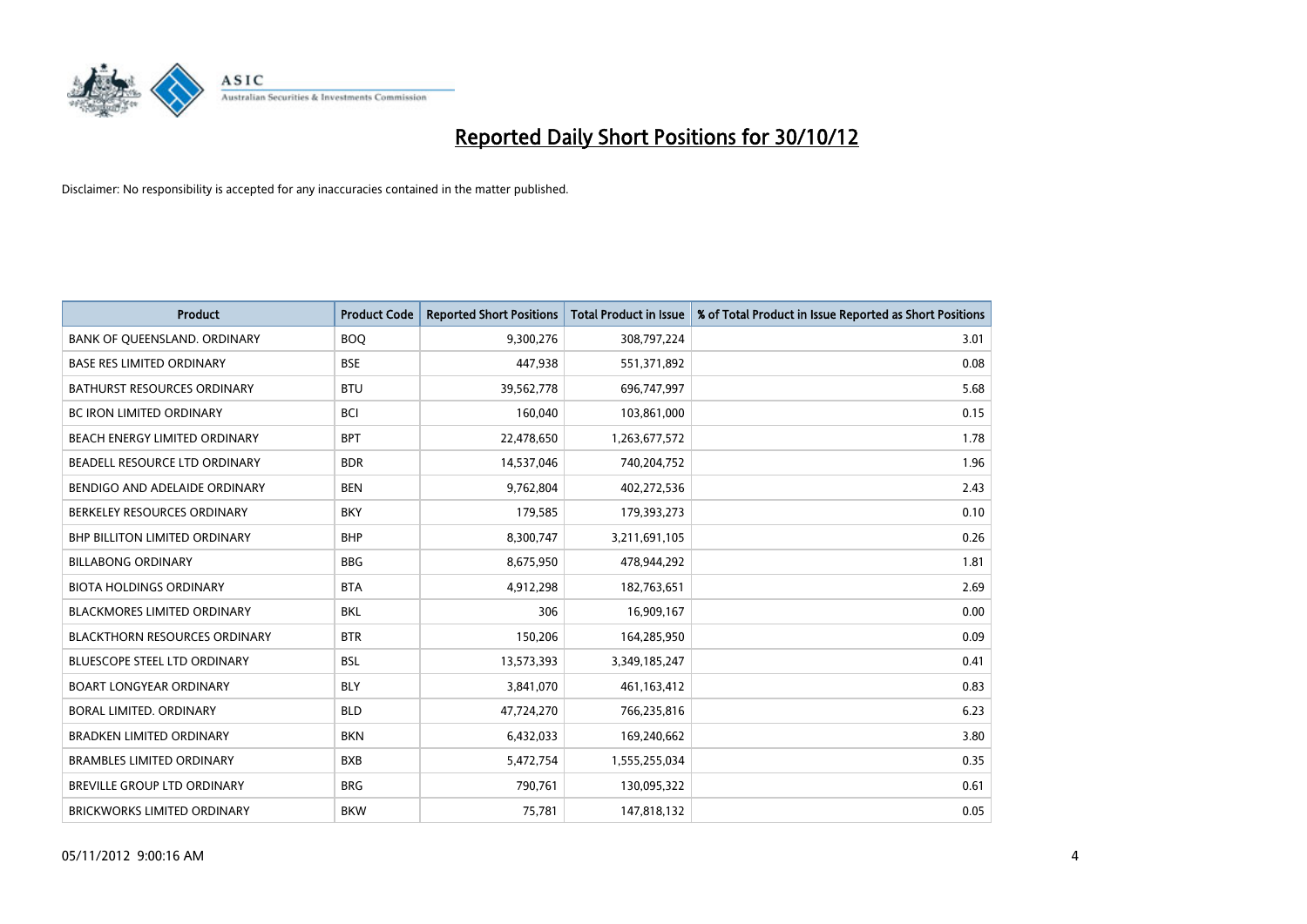

| <b>Product</b>                          | <b>Product Code</b> | <b>Reported Short Positions</b> | <b>Total Product in Issue</b> | % of Total Product in Issue Reported as Short Positions |
|-----------------------------------------|---------------------|---------------------------------|-------------------------------|---------------------------------------------------------|
| <b>BROCKMAN MINING LTD ORDINARY</b>     | <b>BCK</b>          | 50,598                          | 7,224,094,327                 | 0.00                                                    |
| BT INVESTMENT MNGMNT ORDINARY           | <b>BTT</b>          | 378,548                         | 267,906,977                   | 0.14                                                    |
| <b>BUCCANEER ENERGY LTD ORDINARY</b>    | <b>BCC</b>          | 1,500,000                       | 1,321,445,371                 | 0.11                                                    |
| <b>BURU ENERGY ORDINARY</b>             | <b>BRU</b>          | 9,732,814                       | 266,297,599                   | 3.65                                                    |
| <b>BWP TRUST ORDINARY UNITS</b>         | <b>BWP</b>          | 3,845,742                       | 533,645,790                   | 0.72                                                    |
| CABCHARGE AUSTRALIA ORDINARY            | CAB                 | 4,998,387                       | 120,430,683                   | 4.15                                                    |
| <b>CALIBRE GROUP LTD ORDINARY</b>       | <b>CGH</b>          | 252,799                         | 293,192,506                   | 0.09                                                    |
| CALTEX AUSTRALIA ORDINARY               | <b>CTX</b>          | 2,888,868                       | 270,000,000                   | 1.07                                                    |
| CAPE LAMBERT RES LTD ORDINARY           | <b>CFE</b>          | 565,231                         | 689,108,792                   | 0.08                                                    |
| CARABELLA RES LTD ORDINARY              | <b>CLR</b>          | 76,079                          | 133,642,797                   | 0.06                                                    |
| <b>CARBON ENERGY ORDINARY</b>           | <b>CNX</b>          | 48,071                          | 776,306,566                   | 0.01                                                    |
| <b>CARDNO LIMITED ORDINARY</b>          | CDD                 | 4,697,869                       | 138,929,385                   | 3.38                                                    |
| CARNARVON PETROLEUM ORDINARY            | <b>CVN</b>          | 2,402,050                       | 797,569,646                   | 0.30                                                    |
| CARSALES.COM LTD ORDINARY               | <b>CRZ</b>          | 10,129,110                      | 235,162,628                   | 4.31                                                    |
| CEDAR WOODS PROP. ORDINARY              | <b>CWP</b>          | 20,713                          | 72,189,514                    | 0.03                                                    |
| CENTRAL PETROLEUM ORDINARY              | <b>CTP</b>          | 1,184,464                       | 1,385,477,265                 | 0.09                                                    |
| CENTRO RETAIL AUST ORD/UNIT STAPLED SEC | <b>CRF</b>          | 2,410,872                       | 1,427,391,696                 | 0.17                                                    |
| <b>CERAMIC FUEL CELLS ORDINARY</b>      | <b>CFU</b>          | 275                             | 1,558,731,320                 | 0.00                                                    |
| CFS RETAIL TRUST GRP STAPLED SECURITIES | <b>CFX</b>          | 42,052,544                      | 2,828,495,659                 | 1.49                                                    |
| CHALLENGER DIV.PRO. STAPLED UNITS       | CDI                 | 4,519                           | 214,101,013                   | 0.00                                                    |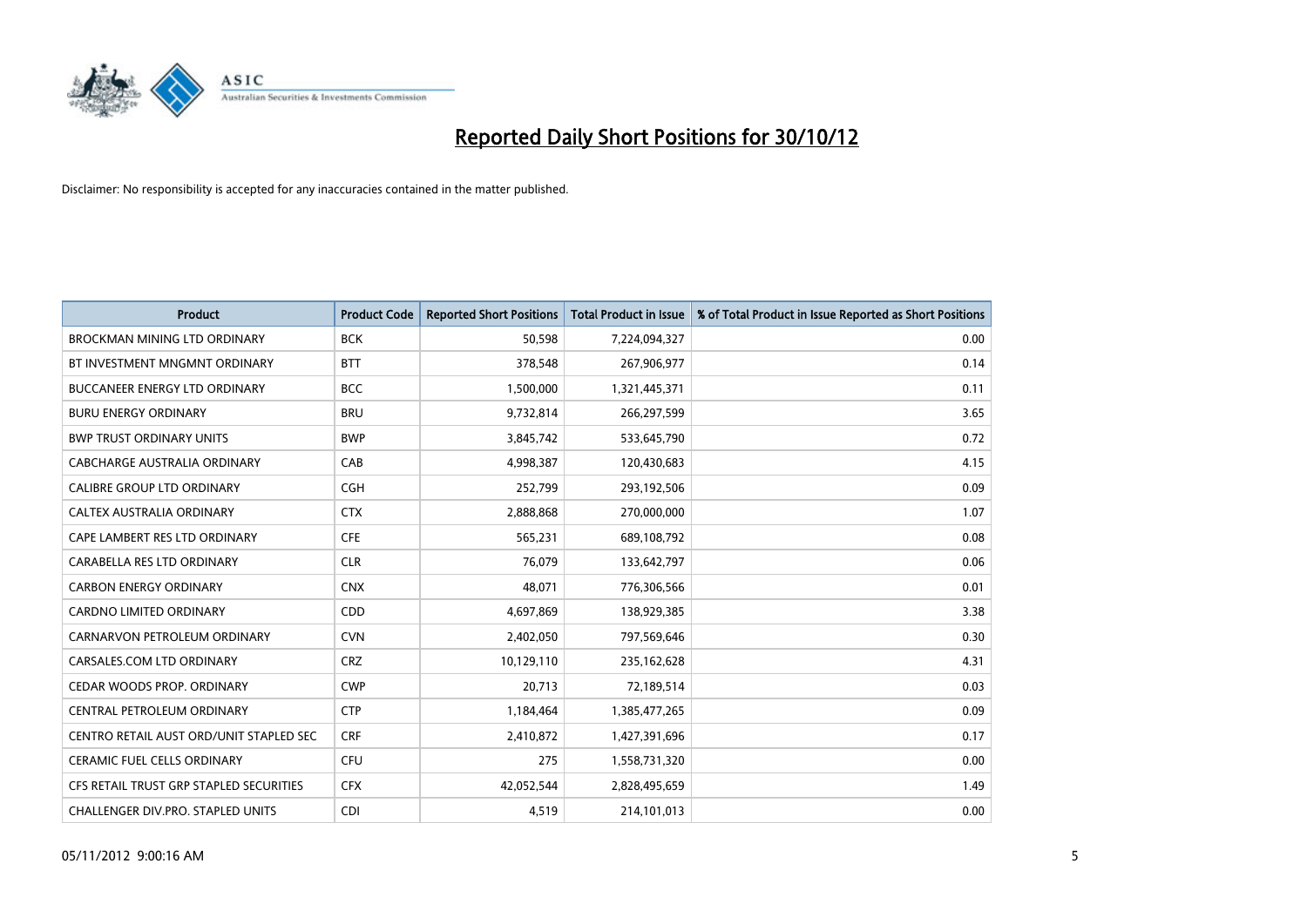

| <b>Product</b>                           | <b>Product Code</b> | <b>Reported Short Positions</b> | <b>Total Product in Issue</b> | % of Total Product in Issue Reported as Short Positions |
|------------------------------------------|---------------------|---------------------------------|-------------------------------|---------------------------------------------------------|
| <b>CHALLENGER INFRAST, STAPLED UNITS</b> | <b>CIF</b>          | 862,092                         | 316,223,785                   | 0.27                                                    |
| CHALLENGER LIMITED ORDINARY              | <b>CGF</b>          | 7,971,854                       | 544,652,710                   | 1.46                                                    |
| CHARTER HALL GROUP STAPLED US PROHIBIT.  | <b>CHC</b>          | 353,900                         | 298,684,347                   | 0.12                                                    |
| <b>CHARTER HALL RETAIL UNITS</b>         | <b>CQR</b>          | 2,690,631                       | 328,614,171                   | 0.82                                                    |
| <b>CHORUS LIMITED ORDINARY</b>           | <b>CNU</b>          | 915,542                         | 385,082,123                   | 0.24                                                    |
| CITIGOLD CORP LTD ORDINARY               | <b>CTO</b>          | 1,234,834                       | 1,238,622,051                 | 0.10                                                    |
| <b>CLOUGH LIMITED ORDINARY</b>           | <b>CLO</b>          | 147,416                         | 773,989,006                   | 0.02                                                    |
| CNPR GRP UNITS/ORD STAPLED               | <b>CNP</b>          | 2,537                           | 972,414,514                   | 0.00                                                    |
| COAL OF AFRICA LTD ORDINARY              | <b>CZA</b>          | 90,137                          | 800,951,034                   | 0.01                                                    |
| <b>COALSPUR MINES LTD ORDINARY</b>       | <b>CPL</b>          | 13,473,921                      | 620,729,899                   | 2.17                                                    |
| COCA-COLA AMATIL ORDINARY                | <b>CCL</b>          | 4,996,314                       | 762,133,414                   | 0.66                                                    |
| <b>COCHLEAR LIMITED ORDINARY</b>         | <b>COH</b>          | 4,802,315                       | 56,975,605                    | 8.43                                                    |
| COCKATOO COAL ORDINARY                   | <b>COK</b>          | 14,173,649                      | 1,016,746,908                 | 1.39                                                    |
| <b>CODAN LIMITED ORDINARY</b>            | <b>CDA</b>          | 59,435                          | 176,862,573                   | 0.03                                                    |
| <b>COFFEY INTERNATIONAL ORDINARY</b>     | <b>COF</b>          | 43.476                          | 255,833,165                   | 0.02                                                    |
| COLLINS FOODS LTD ORDINARY               | <b>CKF</b>          | 23,670                          | 93,000,003                    | 0.03                                                    |
| COMMONWEALTH BANK, ORDINARY              | CBA                 | 15,414,044                      | 1,609,180,841                 | 0.96                                                    |
| COMMONWEALTH PROP ORDINARY UNITS         | <b>CPA</b>          | 21,834,582                      | 2,347,003,413                 | 0.93                                                    |
| <b>COMPASS RESOURCES ORDINARY</b>        | <b>CMR</b>          | 7,472                           | 1,403,744,100                 | 0.00                                                    |
| COMPUTERSHARE LTD ORDINARY               | <b>CPU</b>          | 9,725,737                       | 555,664,059                   | 1.75                                                    |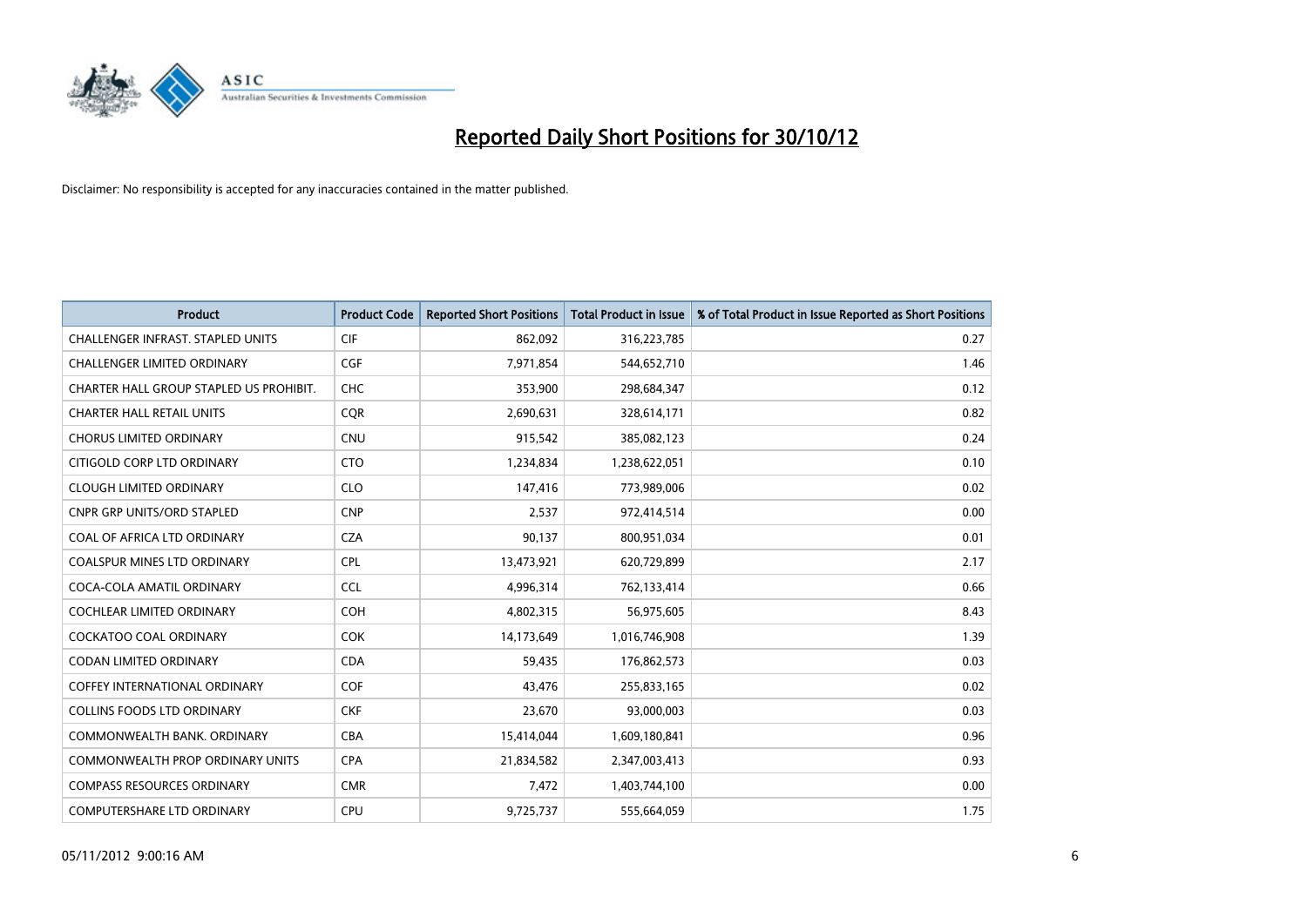

| <b>Product</b>                          | <b>Product Code</b> | <b>Reported Short Positions</b> | <b>Total Product in Issue</b> | % of Total Product in Issue Reported as Short Positions |
|-----------------------------------------|---------------------|---------------------------------|-------------------------------|---------------------------------------------------------|
| CONSOLIDATED MEDIA, ORDINARY            | <b>CMI</b>          | 62,394                          | 561,834,996                   | 0.01                                                    |
| CONTINENTAL COAL LTD ORDINARY           | CCC                 | 983                             | 445,894,046                   | 0.00                                                    |
| COOPER ENERGY LTD ORDINARY              | <b>COE</b>          | 223,686                         | 328,694,257                   | 0.07                                                    |
| <b>CORP TRAVEL LIMITED ORDINARY</b>     | <b>CTD</b>          | 134,863                         | 74,971,020                    | 0.18                                                    |
| <b>CREDIT CORP GROUP ORDINARY</b>       | <b>CCP</b>          | 53,900                          | 45,932,899                    | 0.12                                                    |
| <b>CROMWELL PROP STAPLED SECURITIES</b> | <b>CMW</b>          | 374,869                         | 1,222,114,479                 | 0.03                                                    |
| <b>CROWN LIMITED ORDINARY</b>           | <b>CWN</b>          | 6,831,296                       | 728,394,185                   | 0.94                                                    |
| <b>CSG LIMITED ORDINARY</b>             | CSV                 | 757,219                         | 282,567,499                   | 0.27                                                    |
| <b>CSL LIMITED ORDINARY</b>             | <b>CSL</b>          | 2,641,385                       | 502,463,783                   | 0.53                                                    |
| <b>CSR LIMITED ORDINARY</b>             | <b>CSR</b>          | 38,179,717                      | 506,000,315                   | 7.55                                                    |
| <b>CUDECO LIMITED ORDINARY</b>          | CDU                 | 3,969,665                       | 188,343,961                   | 2.11                                                    |
| DART ENERGY LTD ORDINARY                | <b>DTE</b>          | 16,509,626                      | 812,965,406                   | 2.03                                                    |
| DATA#3 LIMITED ORDINARY                 | <b>DTL</b>          | 2,010                           | 153,974,950                   | 0.00                                                    |
| DAVID JONES LIMITED ORDINARY            | <b>DJS</b>          | 47,676,953                      | 528,655,600                   | 9.02                                                    |
| DECMIL GROUP LIMITED ORDINARY           | <b>DCG</b>          | 300,000                         | 168,203,219                   | 0.18                                                    |
| DEEP YELLOW LIMITED ORDINARY            | <b>DYL</b>          | 2                               | 1,424,173,961                 | 0.00                                                    |
| DEXUS PROPERTY GROUP STAPLED UNITS      | <b>DXS</b>          | 9,279,061                       | 4,839,024,176                 | 0.19                                                    |
| DISCOVERY METALS LTD ORDINARY           | <b>DML</b>          | 6,585,156                       | 484,771,941                   | 1.36                                                    |
| DOMINO PIZZA ENTERPR ORDINARY           | <b>DMP</b>          | 363,863                         | 70,092,674                    | 0.52                                                    |
| DORAY MINERALS LTD ORDINARY             | <b>DRM</b>          | 119,392                         | 94,070,503                    | 0.13                                                    |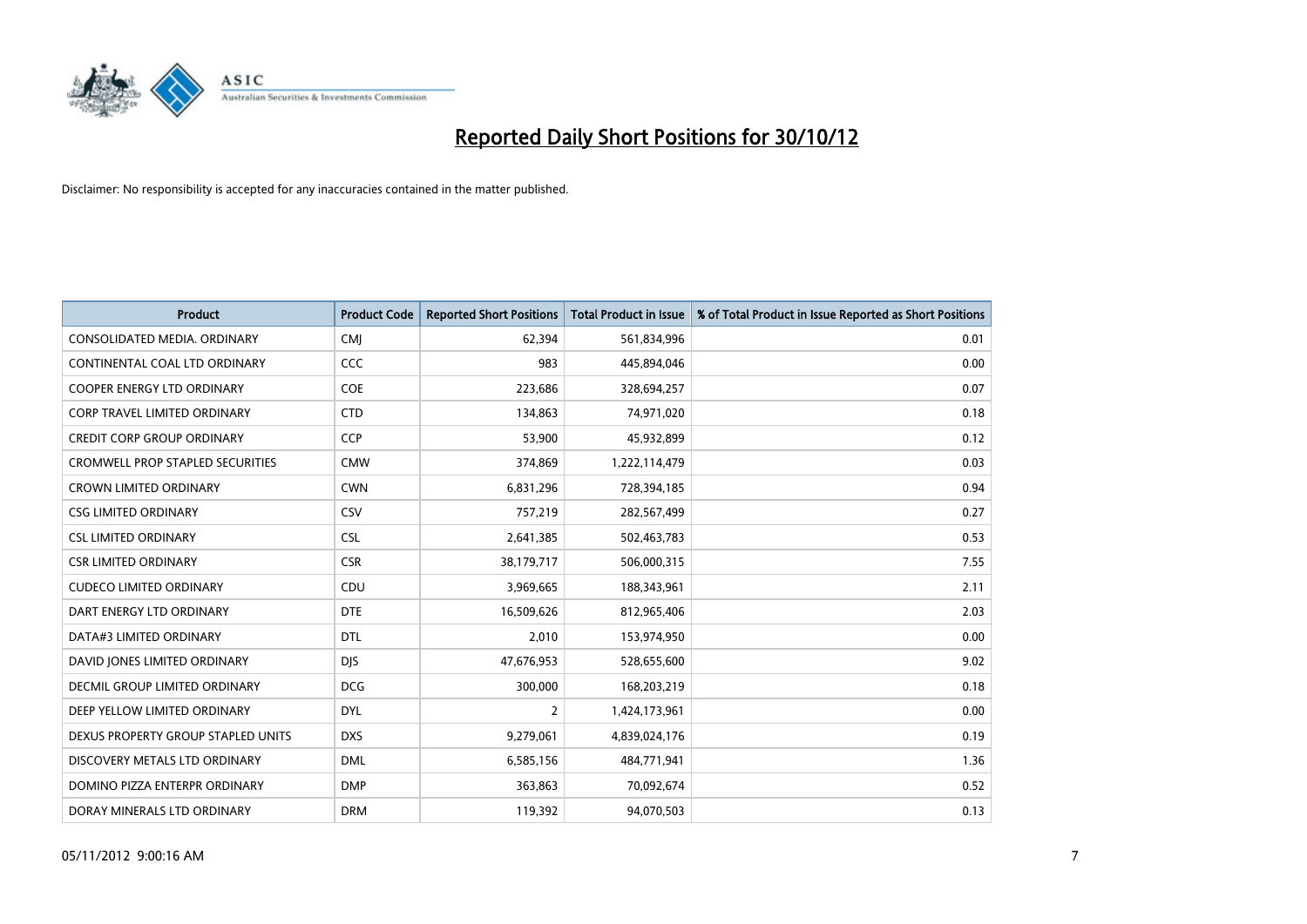

| <b>Product</b>                        | <b>Product Code</b> | <b>Reported Short Positions</b> | <b>Total Product in Issue</b> | % of Total Product in Issue Reported as Short Positions |
|---------------------------------------|---------------------|---------------------------------|-------------------------------|---------------------------------------------------------|
| DOWNER EDI LIMITED ORDINARY           | <b>DOW</b>          | 11,238,826                      | 429,100,296                   | 2.62                                                    |
| DRILLSEARCH ENERGY ORDINARY           | <b>DLS</b>          | 1,789,655                       | 386,468,803                   | 0.46                                                    |
| DUET GROUP STAPLED US PROHIBIT.       | <b>DUE</b>          | 6,661,261                       | 1,116,638,606                 | 0.60                                                    |
| DULUXGROUP LIMITED ORDINARY           | <b>DLX</b>          | 9,225,633                       | 368,984,902                   | 2.50                                                    |
| ECHO ENTERTAINMENT ORDINARY           | <b>EGP</b>          | 13,316,352                      | 825,672,730                   | 1.61                                                    |
| <b>ELDERS LIMITED ORDINARY</b>        | <b>ELD</b>          | 18,278,970                      | 448,598,480                   | 4.07                                                    |
| ELEMENTAL MINERALS ORDINARY           | <b>ELM</b>          | 158,200                         | 243,614,280                   | 0.06                                                    |
| ELEMENTOS LIMITED ORDINARY            | <b>ELT</b>          | 16                              | 148,290,347                   | 0.00                                                    |
| <b>EMECO HOLDINGS ORDINARY</b>        | <b>EHL</b>          | 5,570,997                       | 627,358,365                   | 0.89                                                    |
| <b>ENDEAVOUR MIN CORP CDI 1:1</b>     | <b>EVR</b>          | 91,475                          | 124,063,901                   | 0.07                                                    |
| ENERGY RESOURCES ORDINARY 'A'         | ERA                 | 7,179,610                       | 517,725,062                   | 1.39                                                    |
| <b>ENERGY WORLD CORPOR, ORDINARY</b>  | <b>EWC</b>          | 21,301,108                      | 1,734,166,672                 | 1.23                                                    |
| ENVESTRA LIMITED ORDINARY             | <b>ENV</b>          | 16,367,842                      | 1,572,392,111                 | 1.04                                                    |
| EQUATORIAL RES LTD ORDINARY           | <b>EQX</b>          | 104,986                         | 117,235,353                   | 0.09                                                    |
| EVOLUTION MINING LTD ORDINARY         | <b>EVN</b>          | 1,697,891                       | 707,942,989                   | 0.24                                                    |
| FAIRFAX MEDIA LTD ORDINARY            | <b>FXI</b>          | 351,168,282                     | 2,351,955,725                 | 14.93                                                   |
| FAR LTD ORDINARY                      | <b>FAR</b>          | 21,000,000                      | 2,499,846,742                 | 0.84                                                    |
| FISHER & PAYKEL H. ORDINARY           | <b>FPH</b>          | 34,877                          | 538,095,634                   | 0.01                                                    |
| FKP PROPERTY GROUP STAPLED SECURITIES | <b>FKP</b>          | 52,050,372                      | 2,251,016,386                 | 2.31                                                    |
| FLEETWOOD CORP ORDINARY               | <b>FWD</b>          | 1,577,938                       | 59,781,187                    | 2.64                                                    |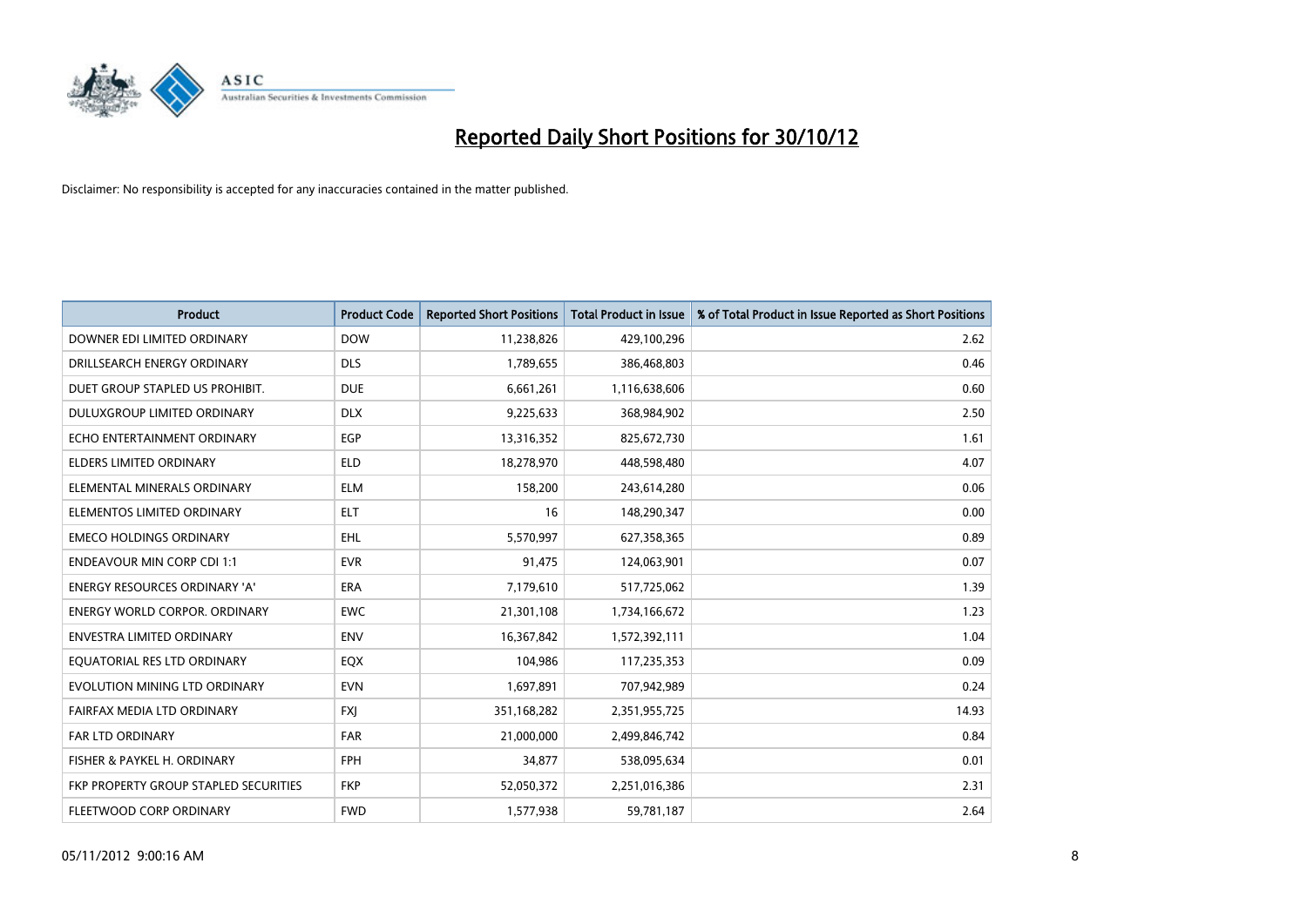

| <b>Product</b>                            | <b>Product Code</b> | <b>Reported Short Positions</b> | <b>Total Product in Issue</b> | % of Total Product in Issue Reported as Short Positions |
|-------------------------------------------|---------------------|---------------------------------|-------------------------------|---------------------------------------------------------|
| FLETCHER BUILDING ORDINARY                | <b>FBU</b>          | 9,586,884                       | 684,793,538                   | 1.40                                                    |
| <b>FLEXIGROUP LIMITED ORDINARY</b>        | <b>FXL</b>          | 173,611                         | 286,986,003                   | 0.06                                                    |
| <b>FLIGHT CENTRE ORDINARY</b>             | <b>FLT</b>          | 12,704,604                      | 100,149,257                   | 12.69                                                   |
| FLINDERS MINES LTD ORDINARY               | <b>FMS</b>          | 951,532                         | 1,821,300,404                 | 0.05                                                    |
| <b>FOCUS MINERALS LTD ORDINARY</b>        | <b>FML</b>          | 158,662                         | 4,320,773,701                 | 0.00                                                    |
| <b>FORGE GROUP LIMITED ORDINARY</b>       | FGE                 | 436,997                         | 86,169,014                    | 0.51                                                    |
| FORTESCUE METALS GRP ORDINARY             | <b>FMG</b>          | 202,624,953                     | 3,113,798,659                 | 6.51                                                    |
| <b>G.U.D. HOLDINGS ORDINARY</b>           | GUD                 | 1,175,444                       | 71,341,319                    | 1.65                                                    |
| <b>G8 EDUCATION LIMITED ORDINARY</b>      | <b>GEM</b>          | 48.831                          | 236,093,926                   | 0.02                                                    |
| <b>GALAXY RESOURCES ORDINARY</b>          | <b>GXY</b>          | 2,682,839                       | 506,359,341                   | 0.53                                                    |
| <b>GENETIC TECHNOLOGIES ORDINARY</b>      | <b>GTG</b>          | 1,364,100                       | 474,971,819                   | 0.29                                                    |
| <b>GEODYNAMICS LIMITED ORDINARY</b>       | GDY                 | 850                             | 406,452,608                   | 0.00                                                    |
| <b>GINDALBIE METALS LTD ORDINARY</b>      | <b>GBG</b>          | 57,318,284                      | 1,247,487,454                 | 4.59                                                    |
| <b>GOODMAN FIELDER, ORDINARY</b>          | <b>GFF</b>          | 21,678,450                      | 1,955,559,207                 | 1.11                                                    |
| <b>GOODMAN GROUP STAPLED US PROHIBIT.</b> | <b>GMG</b>          | 9,698,334                       | 1,607,563,604                 | 0.60                                                    |
| <b>GPT GROUP STAPLED SEC.</b>             | <b>GPT</b>          | 6,103,966                       | 1,766,785,075                 | 0.35                                                    |
| <b>GRAINCORP LIMITED A CLASS ORDINARY</b> | <b>GNC</b>          | 1,700,029                       | 228,241,481                   | 0.74                                                    |
| <b>GRANGE RESOURCES. ORDINARY</b>         | <b>GRR</b>          | 2,077,294                       | 1,155,487,102                 | 0.18                                                    |
| <b>GREENLAND MIN EN LTD ORDINARY</b>      | GGG                 | 3,643,116                       | 539,479,385                   | 0.68                                                    |
| <b>GRYPHON MINERALS LTD ORDINARY</b>      | GRY                 | 19,043,091                      | 348,264,983                   | 5.47                                                    |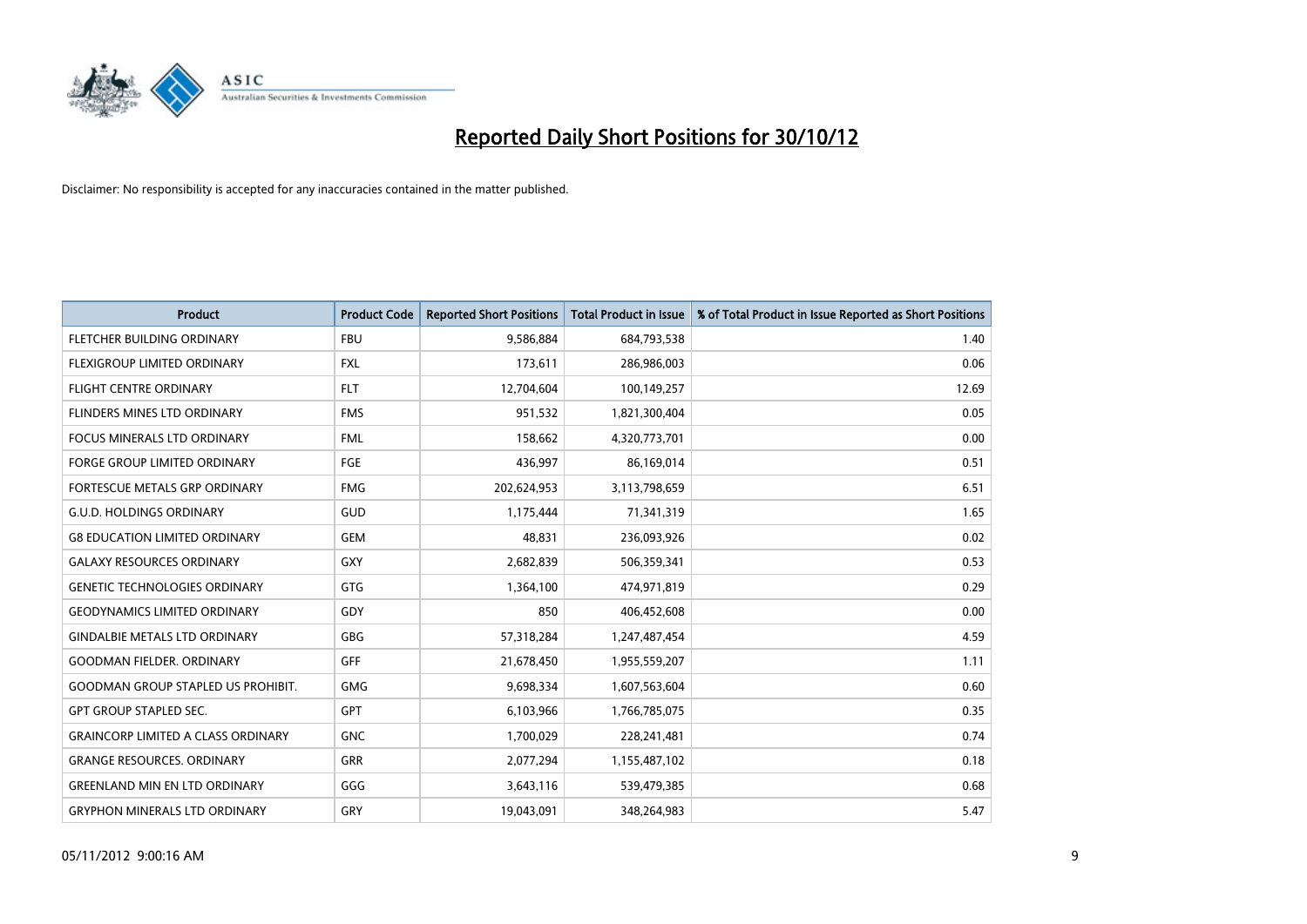

| <b>Product</b>                               | <b>Product Code</b> | <b>Reported Short Positions</b> | <b>Total Product in Issue</b> | % of Total Product in Issue Reported as Short Positions |
|----------------------------------------------|---------------------|---------------------------------|-------------------------------|---------------------------------------------------------|
| <b>GUILDFORD COAL LTD ORDINARY</b>           | <b>GUF</b>          | 1,017,518                       | 521,046,899                   | 0.20                                                    |
| <b>GUIARAT NRE COAL LTD ORDINARY</b>         | <b>GNM</b>          | 7,956                           | 1,123,137,858                 | 0.00                                                    |
| <b>GUNNS LIMITED ORDINARY</b>                | <b>GNS</b>          | 51,528,090                      | 848,401,559                   | 6.07                                                    |
| <b>GWA GROUP LTD ORDINARY</b>                | <b>GWA</b>          | 11,984,389                      | 304,706,899                   | 3.93                                                    |
| HARVEY NORMAN ORDINARY                       | <b>HVN</b>          | 99,331,755                      | 1,062,316,784                 | 9.35                                                    |
| HASTIE GROUP LIMITED ORDINARY                | <b>HST</b>          | 233,914                         | 137,353,504                   | 0.17                                                    |
| <b>HASTINGS DIVERSIFIED STAPLED SECURITY</b> | <b>HDF</b>          | 340,446                         | 560,324,158                   | 0.06                                                    |
| <b>HENDERSON GROUP CDI 1:1</b>               | <b>HGG</b>          | 4,510,610                       | 706,654,885                   | 0.64                                                    |
| HFA HOLDINGS LIMITED ORDINARY                | <b>HFA</b>          | 3,809                           | 117,332,831                   | 0.00                                                    |
| HILLGROVE RES LTD ORDINARY                   | <b>HGO</b>          | 3,198,293                       | 1,022,760,221                 | 0.31                                                    |
| HILLS HOLDINGS LTD ORDINARY                  | <b>HIL</b>          | 2,797,309                       | 246,500,444                   | 1.13                                                    |
| HORIZON OIL LIMITED ORDINARY                 | <b>HZN</b>          | 32,604,297                      | 1,130,811,515                 | 2.88                                                    |
| ICON ENERGY LIMITED ORDINARY                 | <b>ICN</b>          | 72                              | 469,301,394                   | 0.00                                                    |
| <b>ILUKA RESOURCES ORDINARY</b>              | ILU                 | 51,138,619                      | 418,700,517                   | 12.21                                                   |
| <b>IMDEX LIMITED ORDINARY</b>                | <b>IMD</b>          | 1,763,691                       | 208,235,426                   | 0.85                                                    |
| <b>INCITEC PIVOT ORDINARY</b>                | IPL                 | 10,504,626                      | 1,628,730,107                 | 0.64                                                    |
| INDEPENDENCE GROUP ORDINARY                  | <b>IGO</b>          | 7,919,458                       | 232,882,535                   | 3.40                                                    |
| INDOPHIL RESOURCES ORDINARY                  | <b>IRN</b>          | 535,040                         | 1,203,146,194                 | 0.04                                                    |
| <b>INDUSTREA LIMITED ORDINARY</b>            | IDL                 | 9,356,008                       | 370,268,218                   | 2.53                                                    |
| INFIGEN ENERGY STAPLED SECURITIES            | <b>IFN</b>          | 3,986,117                       | 762,265,972                   | 0.52                                                    |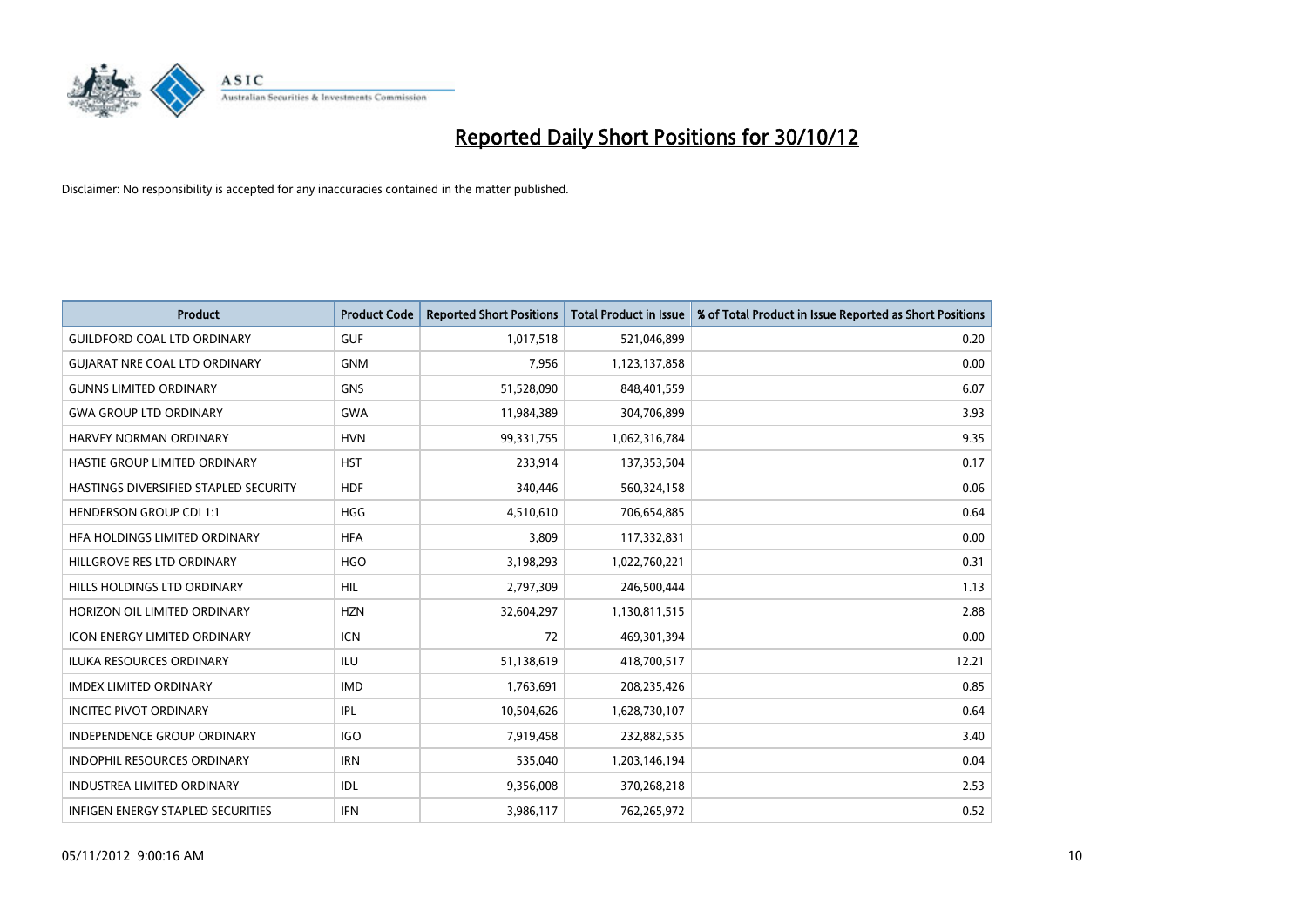

| <b>Product</b>                                  | <b>Product Code</b> | <b>Reported Short Positions</b> | <b>Total Product in Issue</b> | % of Total Product in Issue Reported as Short Positions |
|-------------------------------------------------|---------------------|---------------------------------|-------------------------------|---------------------------------------------------------|
| <b>INSURANCE AUSTRALIA ORDINARY</b>             | IAG                 | 8,906,640                       | 2,079,034,021                 | 0.43                                                    |
| INTEGRA MINING LTD. ORDINARY                    | <b>IGR</b>          | 2,139,727                       | 934,440,899                   | 0.23                                                    |
| <b>INTREPID MINES ORDINARY</b>                  | <b>IAU</b>          | 6,854,266                       | 553,802,270                   | 1.24                                                    |
| <b>INVESTA OFFICE FUND STAPLED SECURITIES</b>   | <b>IOF</b>          | 2,537,152                       | 614,047,458                   | 0.41                                                    |
| <b>INVOCARE LIMITED ORDINARY</b>                | <b>IVC</b>          | 3,245,343                       | 110,030,298                   | 2.95                                                    |
| <b>ION LIMITED ORDINARY</b>                     | <b>ION</b>          | 164,453                         | 256,365,105                   | 0.06                                                    |
| <b>IOOF HOLDINGS LTD ORDINARY</b>               | IFL                 | 1,239,204                       | 229,794,395                   | 0.54                                                    |
| <b>IRESS LIMITED ORDINARY</b>                   | <b>IRE</b>          | 2,067,731                       | 128,620,231                   | 1.61                                                    |
| <b>IRON ORE HOLDINGS ORDINARY</b>               | <b>IOH</b>          | 39,352                          | 161,174,005                   | 0.02                                                    |
| ISHARES GLB HEALTH CDI 1:1                      | X                   | 317                             | 13,050,000                    | 0.00                                                    |
| <b>IVANHOE AUSTRALIA ORDINARY</b>               | <b>IVA</b>          | 1,857,592                       | 555,583,643                   | 0.33                                                    |
| <b>JAMES HARDIE INDUST CHESS DEPOSITARY INT</b> | <b>IHX</b>          | 8,534,335                       | 439,580,130                   | 1.94                                                    |
| <b>IB HI-FI LIMITED ORDINARY</b>                | <b>JBH</b>          | 20,138,654                      | 98,850,643                    | 20.37                                                   |
| <b>JUMBO INTERACTIVE ORDINARY</b>               | <b>JIN</b>          | 5,000                           | 42,852,560                    | 0.01                                                    |
| KAGARA LTD ORDINARY                             | KZL                 | 3,000,013                       | 798,953,117                   | 0.38                                                    |
| KANGAROO RES LTD ORDINARY                       | <b>KRL</b>          | 191,687                         | 3,434,430,012                 | 0.01                                                    |
| KAROON GAS AUSTRALIA ORDINARY                   | <b>KAR</b>          | 409,887                         | 221,420,769                   | 0.19                                                    |
| KATHMANDU HOLD LTD ORDINARY                     | <b>KMD</b>          | 733,419                         | 200,165,940                   | 0.37                                                    |
| <b>KBL MINING LIMITED ORDINARY</b>              | <b>KBL</b>          | 1,820                           | 292,335,629                   | 0.00                                                    |
| KENTOR GOLD LIMITED ORDINARY                    | KGL                 | 275                             | 140,040,563                   | 0.00                                                    |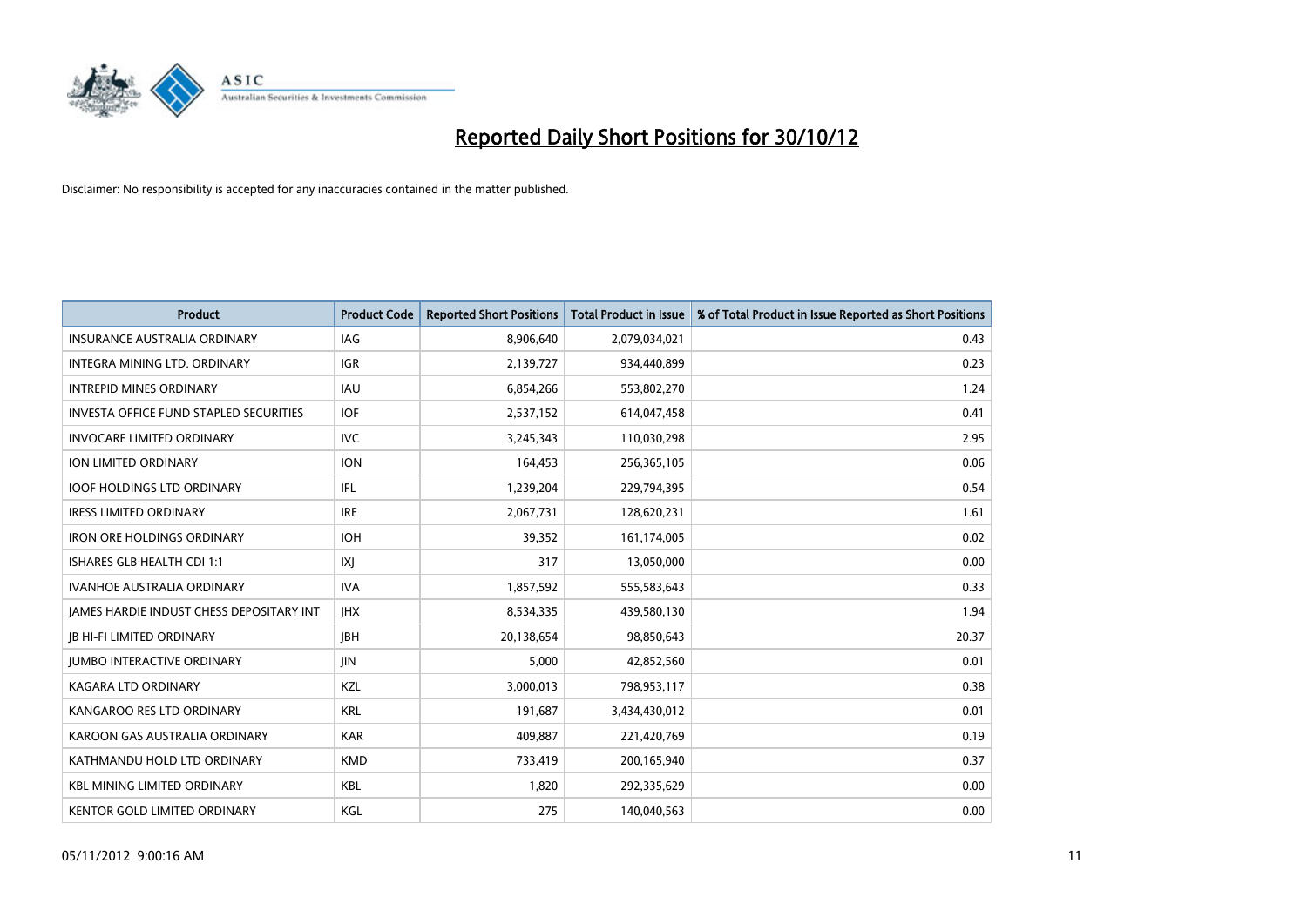

| <b>Product</b>                        | <b>Product Code</b> | <b>Reported Short Positions</b> | <b>Total Product in Issue</b> | % of Total Product in Issue Reported as Short Positions |
|---------------------------------------|---------------------|---------------------------------|-------------------------------|---------------------------------------------------------|
| KINGSGATE CONSOLID. ORDINARY          | <b>KCN</b>          | 7,884,586                       | 151,744,838                   | 5.20                                                    |
| KINGSROSE MINING LTD ORDINARY         | <b>KRM</b>          | 9,231                           | 290,111,217                   | 0.00                                                    |
| LEIGHTON HOLDINGS ORDINARY            | LEI                 | 13,103,995                      | 337,088,765                   | 3.89                                                    |
| LEND LEASE GROUP UNIT/ORD STAPLED     | LLC                 | 5,129,653                       | 574,351,883                   | 0.89                                                    |
| LINC ENERGY LTD ORDINARY              | <b>LNC</b>          | 20,267,822                      | 504,487,631                   | 4.02                                                    |
| LIQUEFIED NATURAL ORDINARY            | LNG                 | 272,800                         | 267,699,015                   | 0.10                                                    |
| LYNAS CORPORATION ORDINARY            | <b>LYC</b>          | 222,801,793                     | 1,716,159,363                 | 12.98                                                   |
| M2 TELECOMMUNICATION ORDINARY         | <b>MTU</b>          | 6,000,650                       | 156,946,954                   | 3.82                                                    |
| <b>MACMAHON HOLDINGS ORDINARY</b>     | <b>MAH</b>          | 7,847,660                       | 757,017,561                   | 1.04                                                    |
| MACO ATLAS ROADS GRP ORDINARY STAPLED | <b>MOA</b>          | 4,399,973                       | 478,531,436                   | 0.92                                                    |
| MACQUARIE GROUP LTD ORDINARY          | MQG                 | 8,484,486                       | 338,960,469                   | 2.50                                                    |
| MAGELLAN FIN GRP LTD ORDINARY         | <b>MFG</b>          | 1,144                           | 152,558,341                   | 0.00                                                    |
| <b>MARENGO MINING ORDINARY</b>        | <b>MGO</b>          | 39,850                          | 1,137,720,551                 | 0.00                                                    |
| <b>MATRIX C &amp; E LTD ORDINARY</b>  | <b>MCE</b>          | 3,946,395                       | 94,555,428                    | 4.17                                                    |
| MAVERICK DRILLING ORDINARY            | <b>MAD</b>          | 1,898,036                       | 452,726,751                   | 0.42                                                    |
| MCMILLAN SHAKESPEARE ORDINARY         | <b>MMS</b>          | 93,852                          | 74,523,965                    | 0.13                                                    |
| MEDUSA MINING LTD ORDINARY            | <b>MML</b>          | 1,912,080                       | 188,903,911                   | 1.01                                                    |
| MELBOURNE IT LIMITED ORDINARY         | <b>MLB</b>          | 492,222                         | 81,965,992                    | 0.60                                                    |
| MEO AUSTRALIA LTD ORDINARY            | <b>MEO</b>          | 1,521,757                       | 586,448,260                   | 0.26                                                    |
| <b>MERMAID MARINE ORDINARY</b>        | <b>MRM</b>          | 1,560,110                       | 223,694,865                   | 0.70                                                    |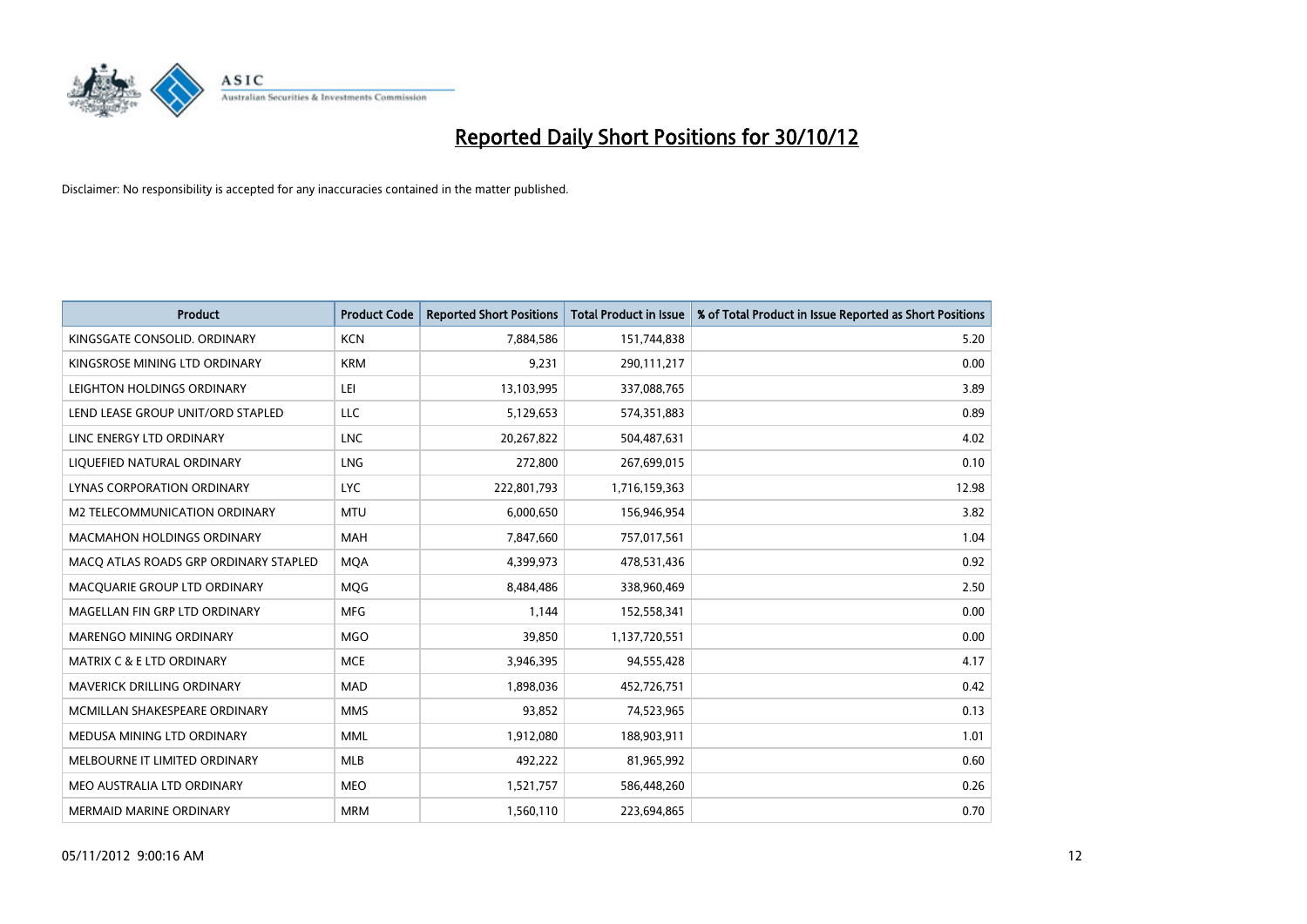

| <b>Product</b>                    | <b>Product Code</b> | <b>Reported Short Positions</b> | <b>Total Product in Issue</b> | % of Total Product in Issue Reported as Short Positions |
|-----------------------------------|---------------------|---------------------------------|-------------------------------|---------------------------------------------------------|
| MESOBLAST LIMITED ORDINARY        | <b>MSB</b>          | 16,389,237                      | 284,478,361                   | 5.76                                                    |
| METALS X LIMITED ORDINARY         | <b>MLX</b>          | 140,246                         | 1,651,766,110                 | 0.01                                                    |
| METCASH LIMITED ORDINARY          | <b>MTS</b>          | 56,248,071                      | 880,704,786                   | 6.39                                                    |
| METGASCO LIMITED ORDINARY         | <b>MEL</b>          | 456,356                         | 391,724,302                   | 0.12                                                    |
| MICLYN EXP OFFSHR ORDINARY        | <b>MIO</b>          | 38,210                          | 278,639,188                   | 0.01                                                    |
| MILTON CORPORATION ORDINARY       | <b>MLT</b>          | 12,800                          | 121,625,655                   | 0.01                                                    |
| MINCOR RESOURCES NL ORDINARY      | <b>MCR</b>          | 1,529,630                       | 188,208,274                   | 0.81                                                    |
| MINERAL DEPOSITS ORDINARY         | <b>MDL</b>          | 349,533                         | 83,538,786                    | 0.42                                                    |
| MINERAL RESOURCES, ORDINARY       | <b>MIN</b>          | 5,446,930                       | 185,006,018                   | 2.94                                                    |
| MIRABELA NICKEL LTD ORDINARY      | <b>MBN</b>          | 9,953,206                       | 876,582,736                   | 1.14                                                    |
| MIRVAC GROUP STAPLED SECURITIES   | <b>MGR</b>          | 25,857,449                      | 3,425,587,451                 | 0.75                                                    |
| MOLOPO ENERGY LTD ORDINARY        | <b>MPO</b>          | 479,596                         | 245,849,711                   | 0.20                                                    |
| MONADELPHOUS GROUP ORDINARY       | <b>MND</b>          | 5,419,159                       | 90,663,543                    | 5.98                                                    |
| MORTGAGE CHOICE LTD ORDINARY      | <b>MOC</b>          | 2,490,733                       | 123,431,282                   | 2.02                                                    |
| <b>MOUNT GIBSON IRON ORDINARY</b> | <b>MGX</b>          | 2,900,099                       | 1,090,584,232                 | 0.27                                                    |
| MURCHISON METALS LTD ORDINARY     | <b>MMX</b>          | 1,352,166                       | 450,427,346                   | 0.30                                                    |
| MYER HOLDINGS LTD ORDINARY        | <b>MYR</b>          | 78,670,275                      | 583,384,551                   | 13.49                                                   |
| MYSTATE LIMITED ORDINARY          | <b>MYS</b>          | 20,063                          | 87,012,663                    | 0.02                                                    |
| NATIONAL AUST, BANK ORDINARY      | <b>NAB</b>          | 11,958,352                      | 2,297,237,138                 | 0.52                                                    |
| NAVITAS LIMITED ORDINARY          | <b>NVT</b>          | 11,319,718                      | 375,367,918                   | 3.02                                                    |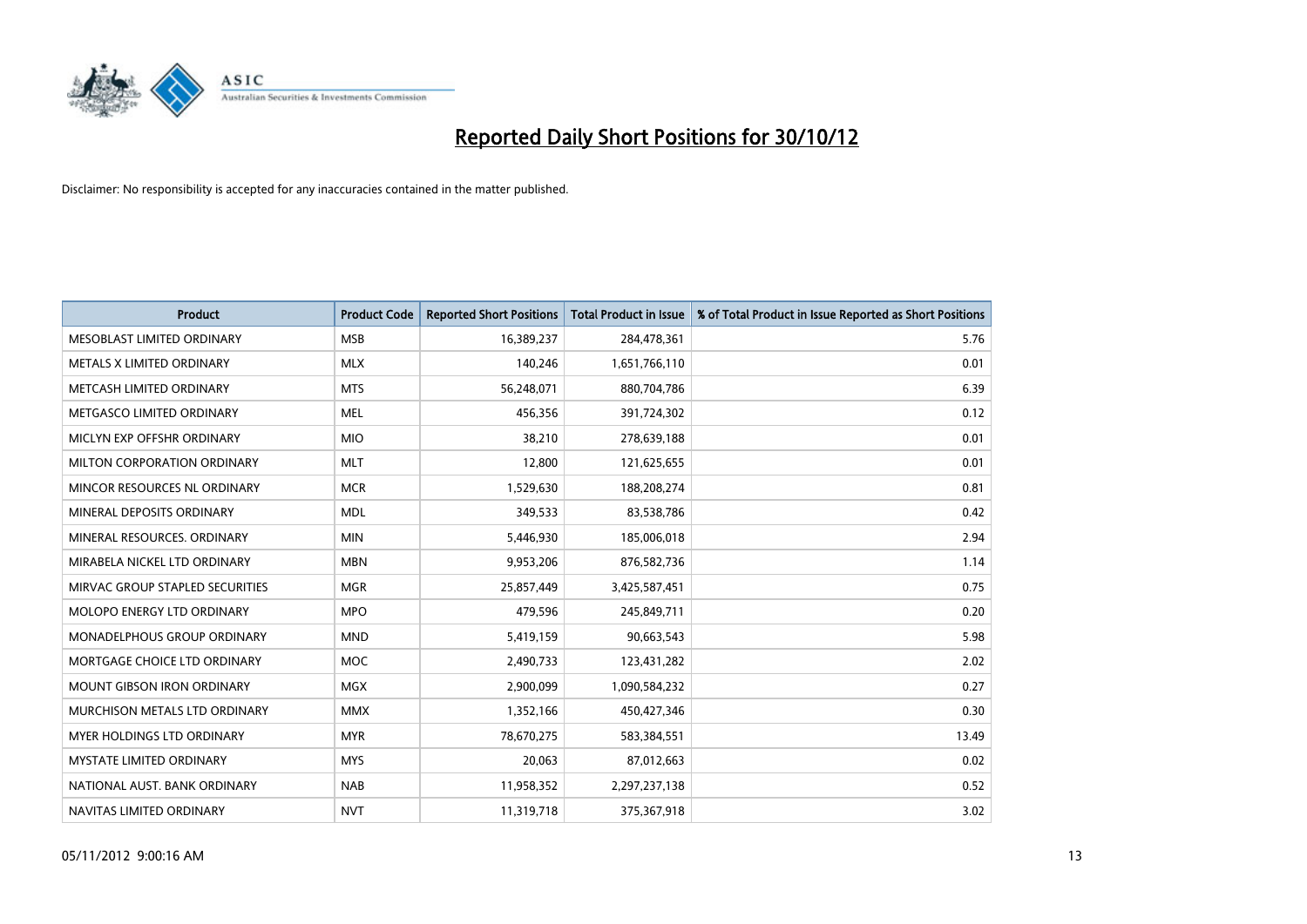

| <b>Product</b>                        | <b>Product Code</b> | <b>Reported Short Positions</b> | <b>Total Product in Issue</b> | % of Total Product in Issue Reported as Short Positions |
|---------------------------------------|---------------------|---------------------------------|-------------------------------|---------------------------------------------------------|
| NEON ENERGY LIMITED ORDINARY          | <b>NEN</b>          | 3,209,989                       | 514,482,934                   | 0.62                                                    |
| NEW HOPE CORPORATION ORDINARY         | <b>NHC</b>          | 2,792,744                       | 830,526,815                   | 0.34                                                    |
| NEW STANDARD ENERGY ORDINARY          | <b>NSE</b>          | 1,078                           | 305,331,847                   | 0.00                                                    |
| NEWCREST MINING ORDINARY              | <b>NCM</b>          | 2,069,362                       | 765,000,000                   | 0.27                                                    |
| NEWS CORP A NON-VOTING CDI            | <b>NWSLV</b>        | 2,909,479                       | 1,549,318,983                 | 0.19                                                    |
| NEWS CORP B VOTING CDI                | <b>NWS</b>          | 1,138,121                       | 798,520,953                   | 0.14                                                    |
| NEWSAT LIMITED ORDINARY               | <b>NWT</b>          | 70.000                          | 233,052,157                   | 0.03                                                    |
| NEXTDC LIMITED ORDINARY               | <b>NXT</b>          | 2,741,840                       | 150,627,388                   | 1.82                                                    |
| NEXUS ENERGY LIMITED ORDINARY         | <b>NXS</b>          | 2,977,616                       | 1,329,821,159                 | 0.22                                                    |
| NIDO PETROLEUM ORDINARY               | <b>NDO</b>          | 105,313                         | 1,390,829,818                 | 0.01                                                    |
| NOBLE MINERAL RES ORDINARY            | <b>NMG</b>          | 3,926,328                       | 655,522,952                   | 0.60                                                    |
| NORFOLK GROUP ORDINARY                | <b>NFK</b>          | 50                              | 158,890,730                   | 0.00                                                    |
| NORTHERN IRON LTD ORDINARY            | <b>NFE</b>          | 3,976,026                       | 475,971,207                   | 0.84                                                    |
| NORTHERN STAR ORDINARY                | <b>NST</b>          | 1,034,420                       | 423,968,168                   | 0.24                                                    |
| NRW HOLDINGS LIMITED ORDINARY         | <b>NWH</b>          | 4,604,974                       | 278,888,011                   | 1.65                                                    |
| NUFARM LIMITED ORDINARY               | <b>NUF</b>          | 6,449,240                       | 262,662,626                   | 2.46                                                    |
| OAKTON LIMITED ORDINARY               | <b>OKN</b>          | 10,000                          | 91,721,874                    | 0.01                                                    |
| OCEANAGOLD CORP. CHESS DEPOSITARY INT | <b>OGC</b>          | 1,046,270                       | 263,278,752                   | 0.40                                                    |
| OIL SEARCH LTD ORDINARY               | OSH                 | 2,513,894                       | 1,334,756,742                 | 0.19                                                    |
| OM HOLDINGS LIMITED ORDINARY          | OMH                 | 4,017,701                       | 673,423,337                   | 0.60                                                    |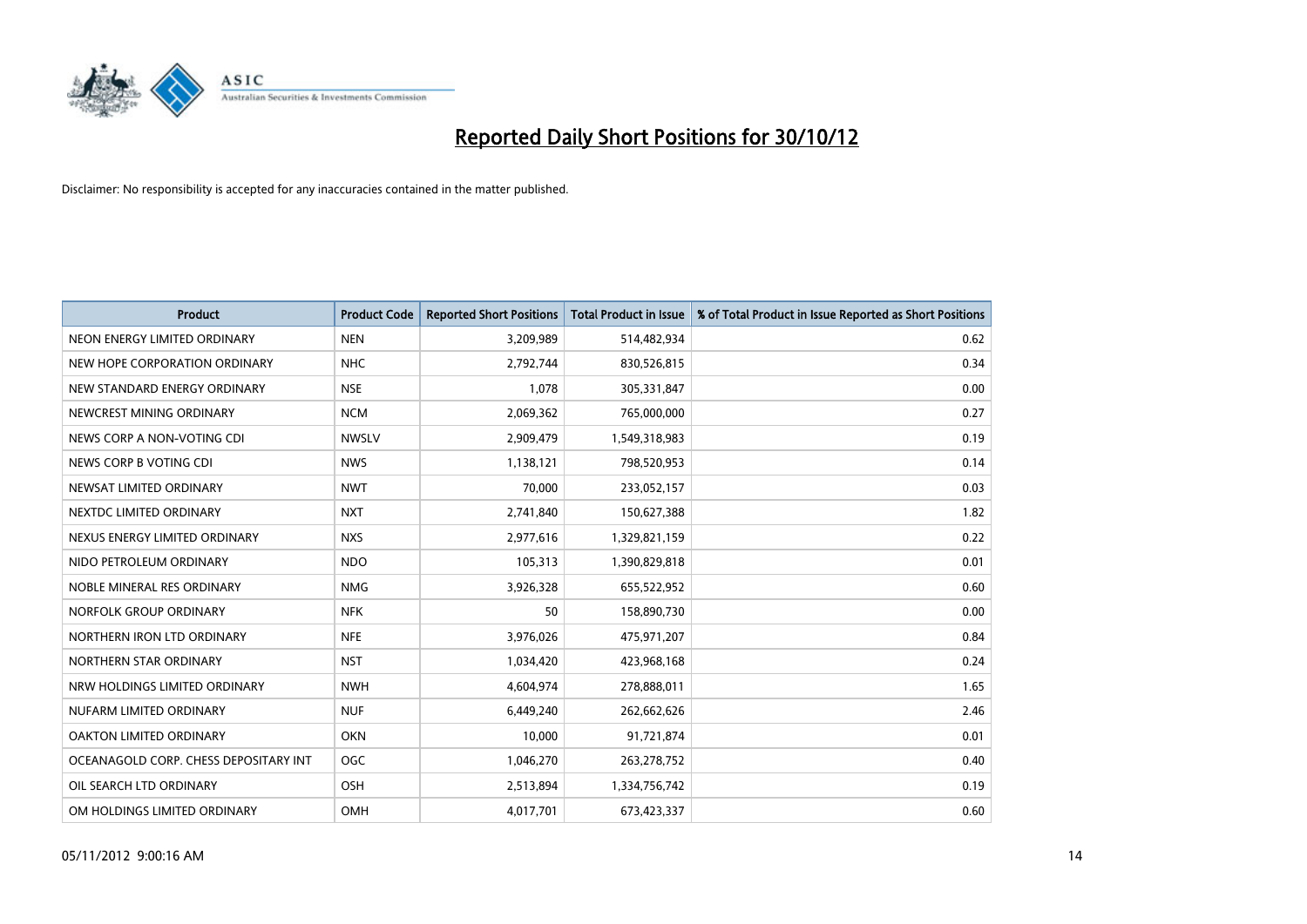

| <b>Product</b>               | <b>Product Code</b> | <b>Reported Short Positions</b> | <b>Total Product in Issue</b> | % of Total Product in Issue Reported as Short Positions |
|------------------------------|---------------------|---------------------------------|-------------------------------|---------------------------------------------------------|
| ORICA LIMITED ORDINARY       | ORI                 | 2,485,048                       | 365,642,802                   | 0.68                                                    |
| ORIGIN ENERGY ORDINARY       | <b>ORG</b>          | 8,843,232                       | 1,093,611,528                 | 0.81                                                    |
| OROCOBRE LIMITED ORDINARY    | <b>ORE</b>          | 686,522                         | 103,195,029                   | 0.67                                                    |
| OROTONGROUP LIMITED ORDINARY | <b>ORL</b>          | 159,894                         | 40,880,902                    | 0.39                                                    |
| OZ MINERALS ORDINARY         | OZL                 | 5,612,655                       | 303,470,022                   | 1.85                                                    |
| PACIFIC BRANDS ORDINARY      | <b>PBG</b>          | 7,952,766                       | 912,915,695                   | 0.87                                                    |
| PALADIN ENERGY LTD ORDINARY  | <b>PDN</b>          | 74,077,435                      | 836,825,651                   | 8.85                                                    |
| PANAUST LIMITED ORDINARY     | <b>PNA</b>          | 2,430,157                       | 605,962,322                   | 0.40                                                    |
| PANCONTINENTAL OIL ORDINARY  | <b>PCL</b>          | 233,335                         | 1,148,744,096                 | 0.02                                                    |
| PANORAMIC RESOURCES ORDINARY | PAN                 | 2,707,546                       | 255,681,195                   | 1.06                                                    |
| PAPERLINX LIMITED ORDINARY   | <b>PPX</b>          | 131,291                         | 609,280,761                   | 0.02                                                    |
| PAPILLON RES LTD ORDINARY    | <b>PIR</b>          | 1,456,407                       | 255,962,388                   | 0.57                                                    |
| PEET LIMITED ORDINARY        | <b>PPC</b>          | 3,724,468                       | 321,013,141                   | 1.16                                                    |
| PERILYA LIMITED ORDINARY     | PEM                 | 9,806                           | 769,316,426                   | 0.00                                                    |
| PERPETUAL LIMITED ORDINARY   | PPT                 | 2,067,597                       | 41,980,678                    | 4.93                                                    |
| PERSEUS MINING LTD ORDINARY  | PRU                 | 7,245,603                       | 457,962,088                   | 1.58                                                    |
| PHARMAXIS LTD ORDINARY       | <b>PXS</b>          | 6,119,021                       | 307,888,389                   | 1.99                                                    |
| PLATINUM ASSET ORDINARY      | <b>PTM</b>          | 12,111,455                      | 561,347,878                   | 2.16                                                    |
| PLATINUM AUSTRALIA ORDINARY  | <b>PLA</b>          | 836,127                         | 504,968,043                   | 0.17                                                    |
| PMP LIMITED ORDINARY         | <b>PMP</b>          | 146,499                         | 323,781,124                   | 0.05                                                    |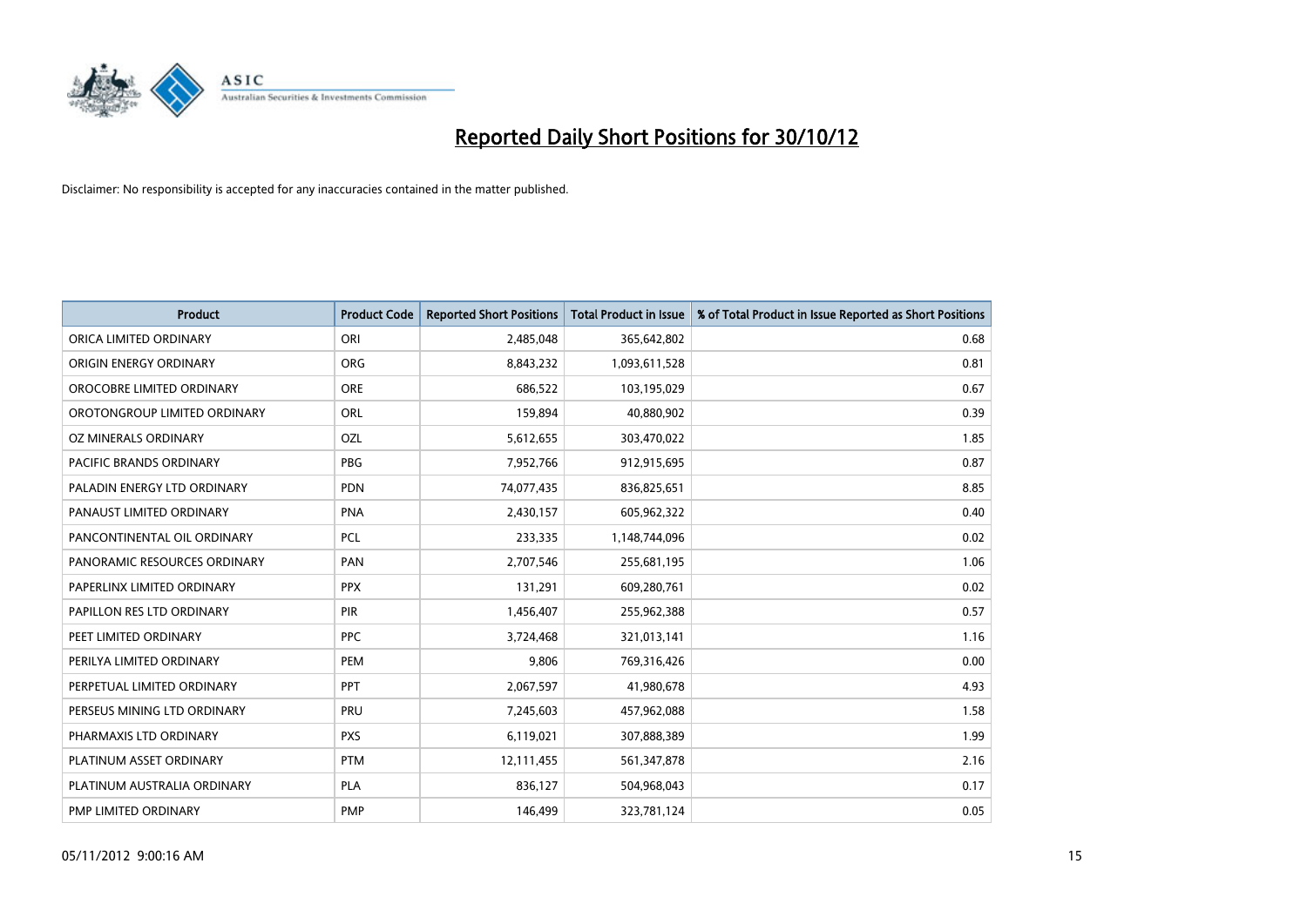

| <b>Product</b>                      | <b>Product Code</b> | <b>Reported Short Positions</b> | <b>Total Product in Issue</b> | % of Total Product in Issue Reported as Short Positions |
|-------------------------------------|---------------------|---------------------------------|-------------------------------|---------------------------------------------------------|
| PRANA BIOTECHNOLOGY ORDINARY        | PBT                 | 64,000                          | 340,689,928                   | 0.02                                                    |
| PREMIER INVESTMENTS ORDINARY        | <b>PMV</b>          | 1,072,759                       | 155,260,478                   | 0.69                                                    |
| PRIMA BIOMED LTD ORDINARY           | <b>PRR</b>          | 5,988,810                       | 1,066,063,388                 | 0.56                                                    |
| PRIMARY HEALTH CARE ORDINARY        | <b>PRY</b>          | 26,056,631                      | 502,983,554                   | 5.18                                                    |
| PRIMEAG AUSTRALIA ORDINARY          | PAG                 | 73,000                          | 266,394,444                   | 0.03                                                    |
| PROGRAMMED ORDINARY                 | <b>PRG</b>          | 486,333                         | 118,177,001                   | 0.41                                                    |
| <b>QANTAS AIRWAYS ORDINARY</b>      | QAN                 | 20,126,694                      | 2,265,123,620                 | 0.89                                                    |
| OBE INSURANCE GROUP ORDINARY        | OBE                 | 59,981,373                      | 1,196,747,582                 | 5.01                                                    |
| OR NATIONAL LIMITED ORDINARY        | <b>ORN</b>          | 13,440,124                      | 2,425,468,941                 | 0.55                                                    |
| ORXPHARMA LTD ORDINARY              | <b>ORX</b>          | 96,662                          | 144,577,206                   | 0.07                                                    |
| <b>QUBE LOGISTICS HLDG ORDINARY</b> | <b>QUB</b>          | 12,220,143                      | 924,489,845                   | 1.32                                                    |
| RAMELIUS RESOURCES ORDINARY         | <b>RMS</b>          | 3,951,163                       | 336,256,949                   | 1.18                                                    |
| RAMSAY HEALTH CARE ORDINARY         | <b>RHC</b>          | 2,223,141                       | 202,081,252                   | 1.10                                                    |
| <b>RCR TOMLINSON ORDINARY</b>       | <b>RCR</b>          | 355,602                         | 132,406,265                   | 0.27                                                    |
| <b>REA GROUP ORDINARY</b>           | <b>REA</b>          | 31,627                          | 131,714,699                   | 0.02                                                    |
| RECKON LIMITED ORDINARY             | <b>RKN</b>          | 953,602                         | 129,488,015                   | 0.74                                                    |
| <b>RED 5 LIMITED ORDINARY</b>       | <b>RED</b>          | 88,044                          | 135,488,008                   | 0.06                                                    |
| <b>RED FORK ENERGY ORDINARY</b>     | <b>RFE</b>          | 2,359,392                       | 384,951,719                   | 0.61                                                    |
| REDBANK ENERGY LTD ORDINARY         | AEI                 | 13                              | 786,287                       | 0.00                                                    |
| REDFLEX HOLDINGS ORDINARY           | <b>RDF</b>          | 26,724                          | 110,762,310                   | 0.02                                                    |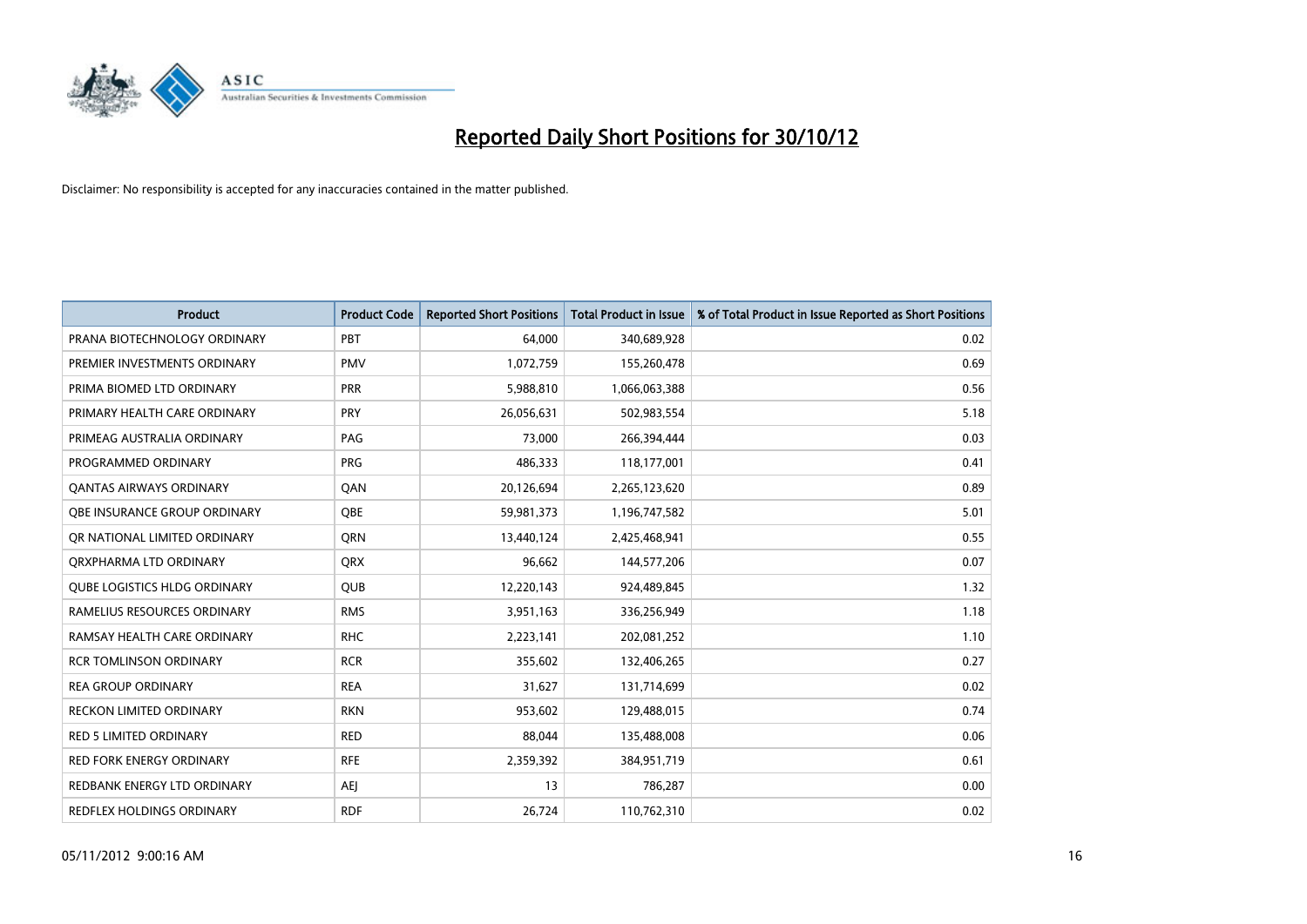

| <b>Product</b>                      | <b>Product Code</b> | <b>Reported Short Positions</b> | <b>Total Product in Issue</b> | % of Total Product in Issue Reported as Short Positions |
|-------------------------------------|---------------------|---------------------------------|-------------------------------|---------------------------------------------------------|
| REECE AUSTRALIA LTD. ORDINARY       | <b>REH</b>          | 449                             | 99,600,000                    | 0.00                                                    |
| REGIS RESOURCES ORDINARY            | <b>RRL</b>          | 692,334                         | 455,170,840                   | 0.15                                                    |
| RESMED INC CDI 10:1                 | <b>RMD</b>          | 3,007,758                       | 1,556,242,300                 | 0.19                                                    |
| RESOLUTE MINING ORDINARY            | <b>RSG</b>          | 3,032,599                       | 632,071,957                   | 0.48                                                    |
| <b>RESOURCE GENERATION ORDINARY</b> | <b>RES</b>          | 173                             | 262,895,652                   | 0.00                                                    |
| RETAIL FOOD GROUP ORDINARY          | <b>RFG</b>          | 194,745                         | 125,240,114                   | 0.16                                                    |
| REVERSE CORP LIMITED ORDINARY       | <b>REF</b>          | 100                             | 92,382,175                    | 0.00                                                    |
| REX MINERALS LIMITED ORDINARY       | <b>RXM</b>          | 1,244,969                       | 188,907,284                   | 0.66                                                    |
| <b>RHG LIMITED ORDINARY</b>         | <b>RHG</b>          | 35,085                          | 308,483,177                   | 0.01                                                    |
| <b>RIALTO ENERGY ORDINARY</b>       | <b>RIA</b>          | 41                              | 672,259,992                   | 0.00                                                    |
| RIO TINTO LIMITED ORDINARY          | <b>RIO</b>          | 14,375,298                      | 435,758,720                   | 3.30                                                    |
| ROC OIL COMPANY ORDINARY            | <b>ROC</b>          | 1,281,517                       | 683,235,552                   | 0.19                                                    |
| RURALCO HOLDINGS ORDINARY           | <b>RHL</b>          | 12,000                          | 55,019,284                    | 0.02                                                    |
| SAI GLOBAL LIMITED ORDINARY         | SAI                 | 5,569,078                       | 206,605,331                   | 2.70                                                    |
| SALMAT LIMITED ORDINARY             | <b>SLM</b>          | 1,801,540                       | 159,812,799                   | 1.13                                                    |
| SAMSON OIL & GAS LTD ORDINARY       | SSN                 | 5,569,907                       | 1,811,500,663                 | 0.31                                                    |
| SANDFIRE RESOURCES ORDINARY         | <b>SFR</b>          | 2,441,071                       | 152,686,801                   | 1.60                                                    |
| <b>SANTOS LTD ORDINARY</b>          | <b>STO</b>          | 2,929,197                       | 958,843,030                   | 0.31                                                    |
| SARACEN MINERAL ORDINARY            | SAR                 | 3,536,791                       | 595,032,306                   | 0.59                                                    |
| SEDGMAN LIMITED ORDINARY            | <b>SDM</b>          | 146,307                         | 217,623,797                   | 0.07                                                    |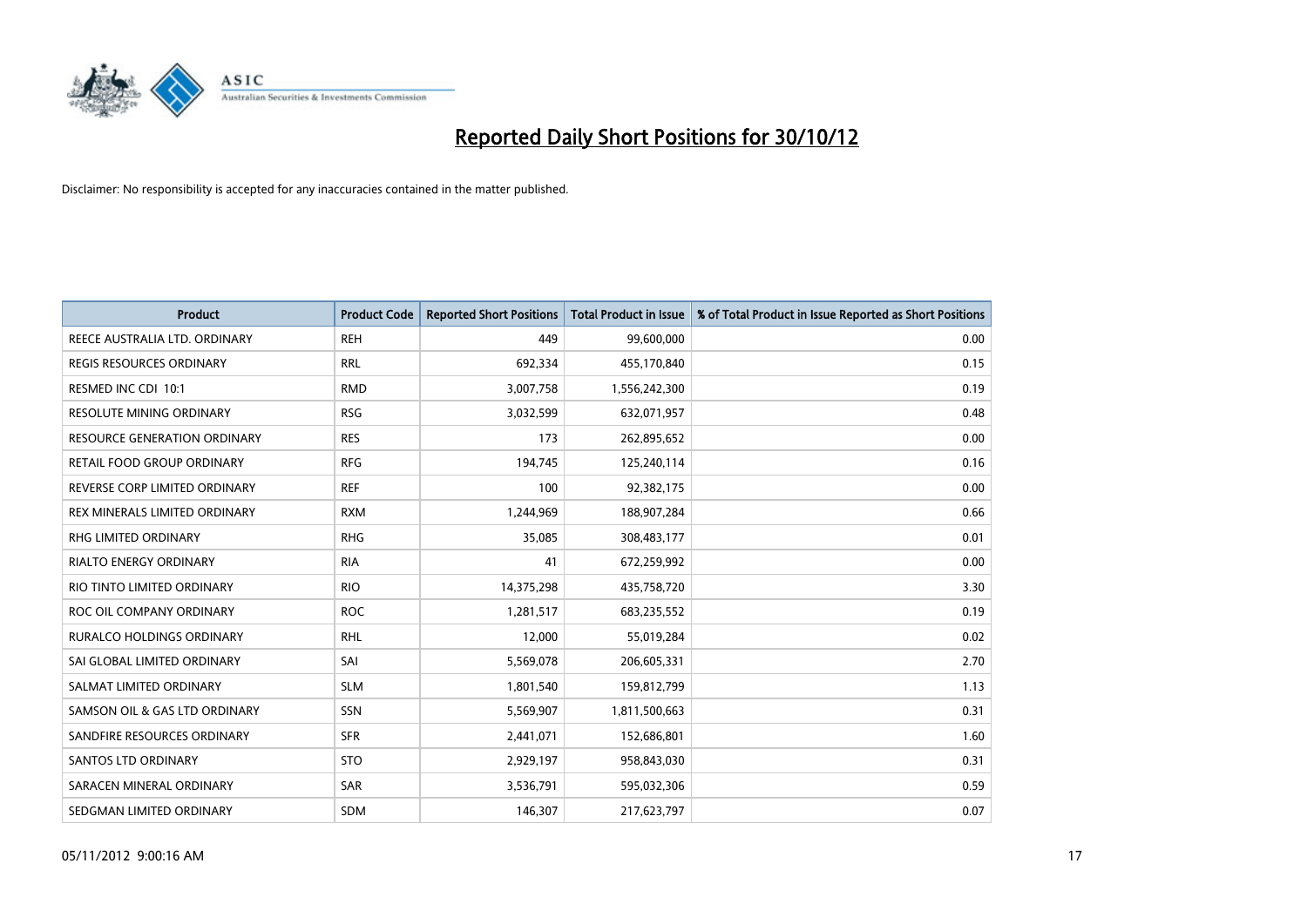

| <b>Product</b>                           | <b>Product Code</b> | <b>Reported Short Positions</b> | <b>Total Product in Issue</b> | % of Total Product in Issue Reported as Short Positions |
|------------------------------------------|---------------------|---------------------------------|-------------------------------|---------------------------------------------------------|
| SEEK LIMITED ORDINARY                    | <b>SEK</b>          | 10,595,993                      | 337,101,307                   | 3.14                                                    |
| SENEX ENERGY LIMITED ORDINARY            | <b>SXY</b>          | 3,191,551                       | 1,139,734,837                 | 0.28                                                    |
| SERVICE STREAM ORDINARY                  | <b>SSM</b>          | 400                             | 283,418,867                   | 0.00                                                    |
| SEVEN GROUP HOLDINGS ORDINARY            | <b>SVW</b>          | 1,815,182                       | 307,410,281                   | 0.59                                                    |
| SEVEN WEST MEDIA LTD ORDINARY            | <b>SWM</b>          | 23,056,094                      | 999,160,872                   | 2.31                                                    |
| SHEFFIELD RES LTD ORDINARY               | <b>SFX</b>          | 10,000                          | 82,974,169                    | 0.01                                                    |
| SIGMA PHARMACEUTICAL ORDINARY            | <b>SIP</b>          | 6,150,583                       | 1,186,303,520                 | 0.52                                                    |
| SILEX SYSTEMS ORDINARY                   | <b>SLX</b>          | 884,534                         | 170,228,676                   | 0.52                                                    |
| SILVER LAKE RESOURCE ORDINARY            | <b>SLR</b>          | 16,011,706                      | 225,493,476                   | 7.10                                                    |
| SIMS METAL MGMT LTD ORDINARY             | SGM                 | 7,690,412                       | 204, 261, 437                 | 3.76                                                    |
| SINGAPORE TELECOMM. CHESS DEPOSITARY INT | <b>SGT</b>          | 6,896,862                       | 140,842,714                   | 4.90                                                    |
| SIRIUS RESOURCES NL ORDINARY             | <b>SIR</b>          | 205,755                         | 188,420,086                   | 0.11                                                    |
| SIRTEX MEDICAL ORDINARY                  | <b>SRX</b>          | 110,067                         | 55,768,136                    | 0.20                                                    |
| SKILLED GROUP LTD ORDINARY               | <b>SKE</b>          | 2,625,556                       | 233,487,276                   | 1.12                                                    |
| <b>SKY NETWORK ORDINARY</b>              | <b>SKT</b>          | 307,896                         | 389,139,785                   | 0.08                                                    |
| SMS MANAGEMENT, ORDINARY                 | <b>SMX</b>          | 759,536                         | 68,900,456                    | 1.10                                                    |
| SONIC HEALTHCARE ORDINARY                | <b>SHL</b>          | 4,451,245                       | 395,565,681                   | 1.13                                                    |
| SOUL PATTINSON (W.H) ORDINARY            | SOL                 | 23,916                          | 239,395,320                   | 0.01                                                    |
| SOUTH BOULDER MINES ORDINARY             | <b>STB</b>          | 134,795                         | 126,732,826                   | 0.11                                                    |
| SP AUSNET STAPLED SECURITIES             | <b>SPN</b>          | 6,228,811                       | 3,339,620,165                 | 0.19                                                    |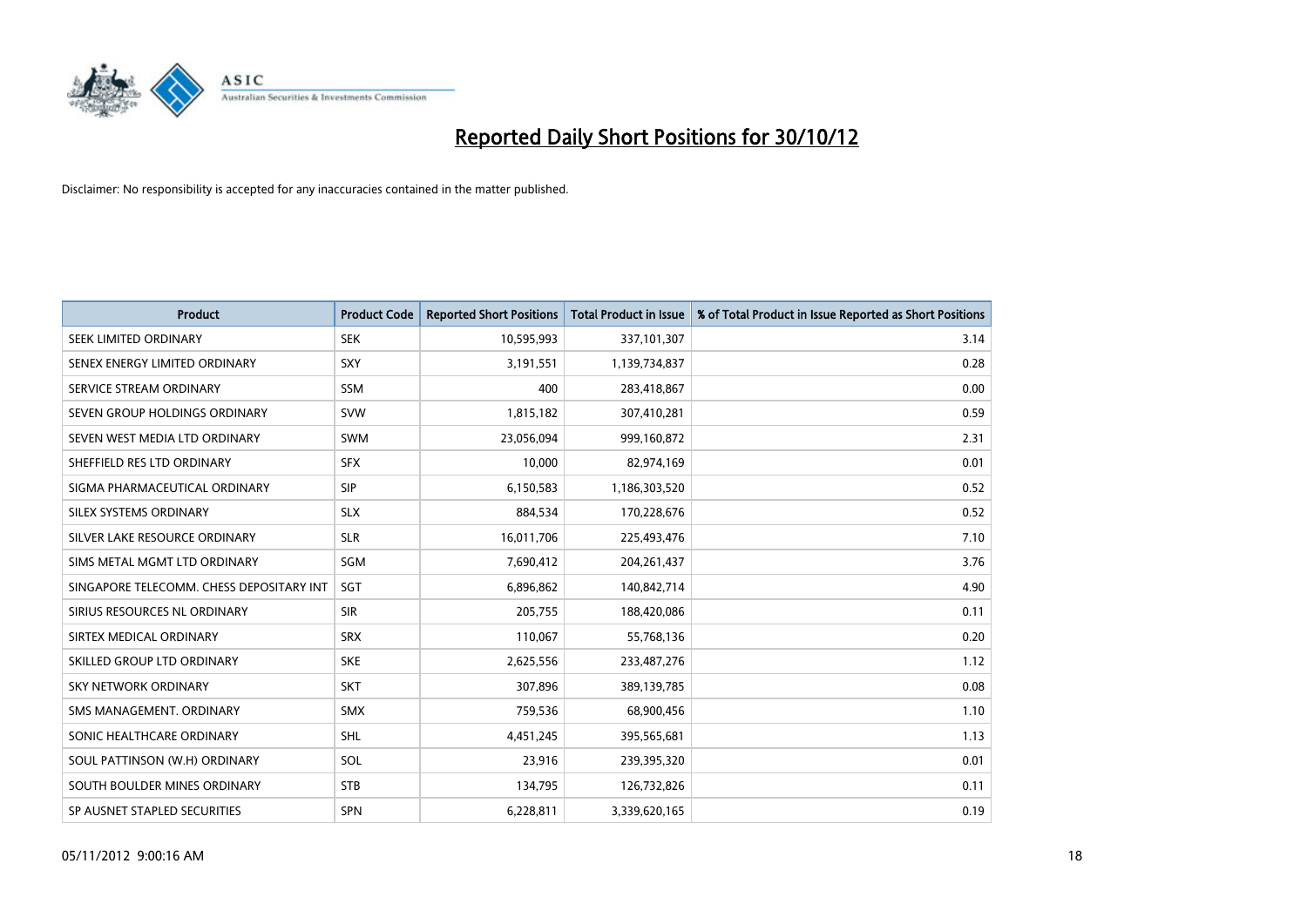

| <b>Product</b>                           | <b>Product Code</b> | <b>Reported Short Positions</b> | <b>Total Product in Issue</b> | % of Total Product in Issue Reported as Short Positions |
|------------------------------------------|---------------------|---------------------------------|-------------------------------|---------------------------------------------------------|
| SPARK INFRASTRUCTURE STAPLED NOTE & UNIT | SKI                 | 38,645,625                      | 1,326,734,264                 | 2.91                                                    |
| SPDR 200 FUND ETF UNITS                  | <b>STW</b>          | 42,469                          | 49,059,567                    | 0.09                                                    |
| SPECIALTY FASHION ORDINARY               | <b>SFH</b>          | 2,923,130                       | 192,236,121                   | 1.52                                                    |
| ST BARBARA LIMITED ORDINARY              | <b>SBM</b>          | 4,336,923                       | 488,074,077                   | 0.89                                                    |
| STANMORE COAL LTD ORDINARY               | <b>SMR</b>          | 32,870                          | 200,492,804                   | 0.02                                                    |
| STARPHARMA HOLDINGS ORDINARY             | SPL                 | 4,398,281                       | 283,640,060                   | 1.55                                                    |
| STH AMERICAN FERRO ORDINARY              | <b>SFZ</b>          | 92,386                          | 207,193,629                   | 0.04                                                    |
| STHN CROSS MEDIA ORDINARY                | SXL                 | 20,159,354                      | 704,858,524                   | 2.86                                                    |
| STOCKLAND UNITS/ORD STAPLED              | SGP                 | 20,164,532                      | 2,202,657,963                 | 0.92                                                    |
| STRAITS RES LTD. ORDINARY                | SRO                 | 536,075                         | 1,164,150,159                 | 0.05                                                    |
| STW COMMUNICATIONS ORDINARY              | SGN                 | 1,677,109                       | 362,798,351                   | 0.46                                                    |
| SUNCORP GROUP LTD ORDINARY               | <b>SUN</b>          | 7,412,065                       | 1,286,600,980                 | 0.58                                                    |
| SUNDANCE ENERGY ORDINARY                 | <b>SEA</b>          | 268,872                         | 277,098,474                   | 0.10                                                    |
| SUNDANCE RESOURCES ORDINARY              | <b>SDL</b>          | 2,268,223                       | 3,049,577,034                 | 0.07                                                    |
| SUNLAND GROUP LTD ORDINARY               | <b>SDG</b>          | 18,391                          | 191,238,877                   | 0.01                                                    |
| SUPER RET REP LTD ORDINARY               | <b>SUL</b>          | 822,581                         | 196,382,811                   | 0.42                                                    |
| SYD AIRPORT STAPLED US PROHIBIT.         | SYD                 | 9,163,872                       | 1,861,210,782                 | 0.49                                                    |
| SYRAH RESOURCES ORDINARY                 | <b>SYR</b>          | 14,830                          | 133,869,590                   | 0.01                                                    |
| TABCORP HOLDINGS LTD ORDINARY            | <b>TAH</b>          | 16,064,776                      | 734,015,737                   | 2.19                                                    |
| TANAMI GOLD NL ORDINARY                  | <b>TAM</b>          | 511,771                         | 261,132,677                   | 0.20                                                    |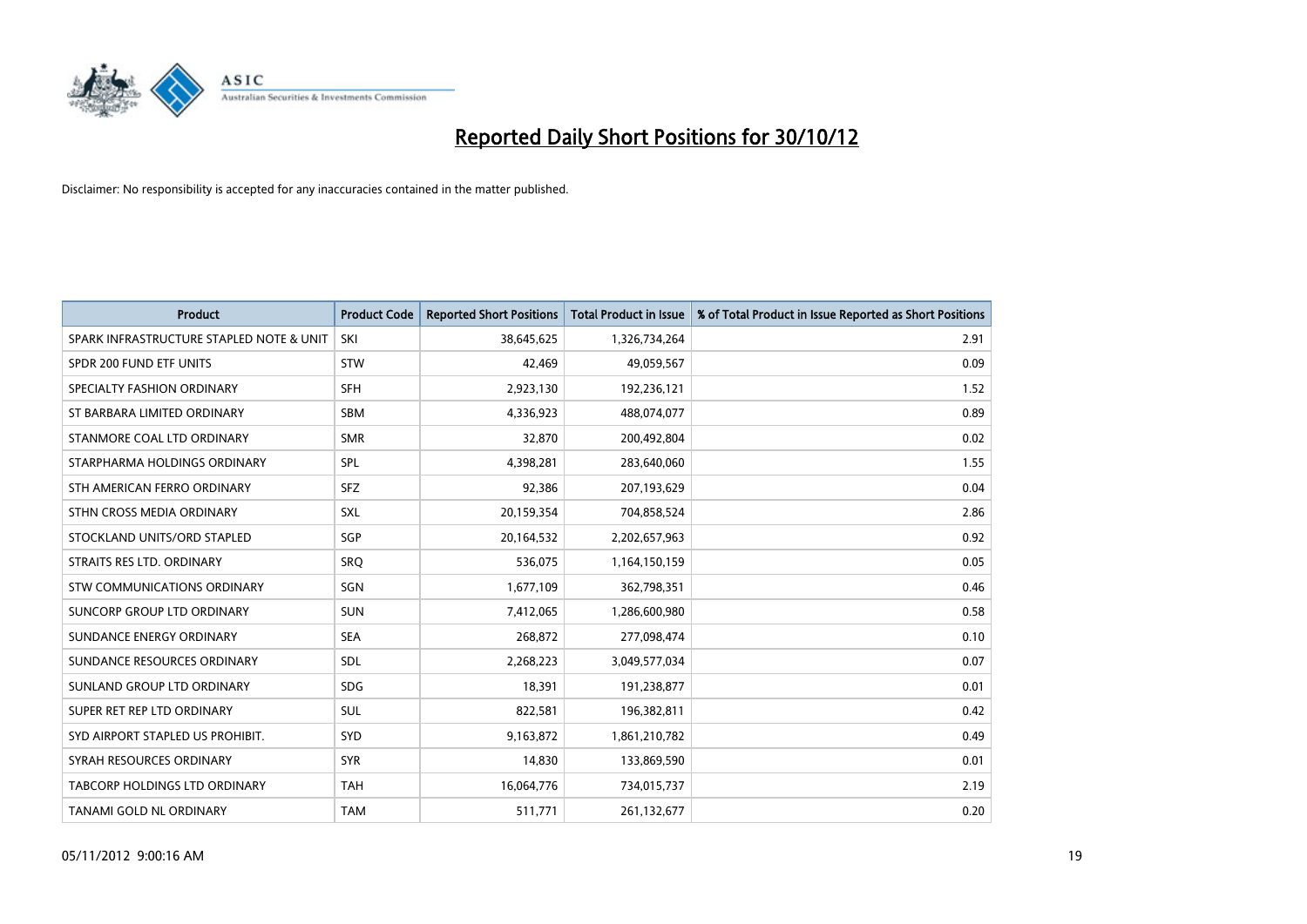

| <b>Product</b>                       | <b>Product Code</b> | <b>Reported Short Positions</b> | <b>Total Product in Issue</b> | % of Total Product in Issue Reported as Short Positions |
|--------------------------------------|---------------------|---------------------------------|-------------------------------|---------------------------------------------------------|
| TAP OIL LIMITED ORDINARY             | <b>TAP</b>          | 923,377                         | 241,295,311                   | 0.38                                                    |
| TASSAL GROUP LIMITED ORDINARY        | <b>TGR</b>          | 90,783                          | 146,304,404                   | 0.06                                                    |
| TATTS GROUP LTD ORDINARY             | <b>TTS</b>          | 3,365,548                       | 1,384,791,963                 | 0.24                                                    |
| TELECOM CORPORATION ORDINARY         | <b>TEL</b>          | 13,542,534                      | 1,866,323,099                 | 0.73                                                    |
| <b>TELSTRA CORPORATION, ORDINARY</b> | <b>TLS</b>          | 14,633,517                      | 12,443,074,357                | 0.12                                                    |
| TEN NETWORK HOLDINGS ORDINARY        | <b>TEN</b>          | 120,093,236                     | 1,437,204,873                 | 8.36                                                    |
| TERANGA GOLD CORP CDI 1:1            | <b>TGZ</b>          | 30,996                          | 162,599,120                   | 0.02                                                    |
| TFS CORPORATION LTD ORDINARY         | <b>TFC</b>          |                                 | 279,621,829                   | 0.00                                                    |
| THE REJECT SHOP ORDINARY             | <b>TRS</b>          | 2,677,014                       | 26,092,220                    | 10.26                                                   |
| THORN GROUP LIMITED ORDINARY         | <b>TGA</b>          | 176,600                         | 146,374,703                   | 0.12                                                    |
| TIGER RESOURCES ORDINARY             | <b>TGS</b>          | 1,037,772                       | 673,470,269                   | 0.15                                                    |
| TOLL HOLDINGS LTD ORDINARY           | <b>TOL</b>          | 25,796,403                      | 717,133,875                   | 3.60                                                    |
| TOX FREE SOLUTIONS ORDINARY          | <b>TOX</b>          | 13                              | 115,311,608                   | 0.00                                                    |
| TPG TELECOM LIMITED ORDINARY         | <b>TPM</b>          | 1,676,036                       | 793,808,141                   | 0.21                                                    |
| TRADE ME GROUP ORDINARY              | <b>TME</b>          | 221,888                         | 396,017,568                   | 0.06                                                    |
| TRANSFIELD SERVICES ORDINARY         | <b>TSE</b>          | 8,474,496                       | 512,457,716                   | 1.65                                                    |
| TRANSPACIFIC INDUST. ORDINARY        | <b>TPI</b>          | 4,616,202                       | 1,578,528,702                 | 0.29                                                    |
| TRANSURBAN GROUP TRIPLE STAPLED SEC. | <b>TCL</b>          | 9,387,770                       | 1,461,665,097                 | 0.64                                                    |
| TREASURY WINE ESTATE ORDINARY        | <b>TWE</b>          | 14,282,496                      | 647,227,144                   | 2.21                                                    |
| TROY RESOURCES LTD ORDINARY          | <b>TRY</b>          | 118,998                         | 91,318,649                    | 0.13                                                    |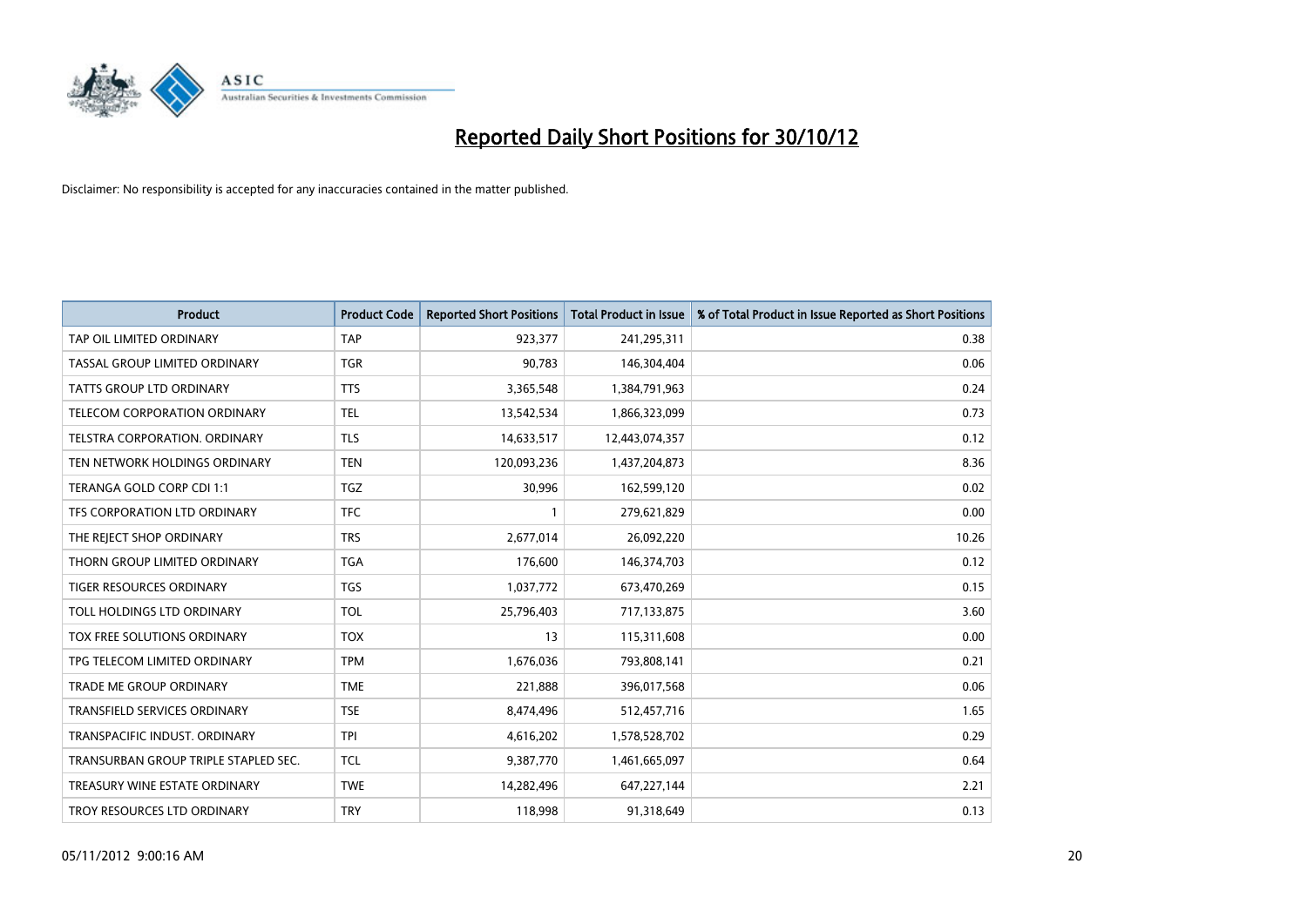

| <b>Product</b>                         | <b>Product Code</b> | <b>Reported Short Positions</b> | <b>Total Product in Issue</b> | % of Total Product in Issue Reported as Short Positions |
|----------------------------------------|---------------------|---------------------------------|-------------------------------|---------------------------------------------------------|
| UGL LIMITED ORDINARY                   | UGL                 | 4,692,514                       | 166,315,038                   | 2.82                                                    |
| UNILIFE CORPORATION CDI 6:1            | <b>UNS</b>          | 186,282                         | 252,403,194                   | 0.07                                                    |
| UXC LIMITED ORDINARY                   | <b>UXC</b>          | 1,041,186                       | 308,056,885                   | 0.34                                                    |
| <b>VENTURE MINERALS ORDINARY</b>       | <b>VMS</b>          | 135,674                         | 287,320,170                   | 0.05                                                    |
| <b>VIRGIN AUS HLDG LTD ORDINARY</b>    | <b>VAH</b>          | 27,636,936                      | 2,210,197,600                 | 1.25                                                    |
| VITERRA INC CDI 1:1                    | <b>VTA</b>          | 10                              | 68,629,939                    | 0.00                                                    |
| <b>VOCUS COMMS LTD ORDINARY</b>        | <b>VOC</b>          | 66,664                          | 74,776,058                    | 0.09                                                    |
| WATPAC LIMITED ORDINARY                | <b>WTP</b>          | 8,633                           | 184,332,526                   | 0.00                                                    |
| <b>WDS LIMITED ORDINARY</b>            | <b>WDS</b>          | 7                               | 144,740,614                   | 0.00                                                    |
| <b>WEBJET LIMITED ORDINARY</b>         | <b>WEB</b>          | 270,644                         | 71,065,929                    | 0.38                                                    |
| WESFARMERS LIMITED ORDINARY            | <b>WES</b>          | 24,254,992                      | 1,006,585,045                 | 2.41                                                    |
| WESFARMERS LIMITED PARTIALLY PROTECTED | <b>WESN</b>         | 1,249,586                       | 150,553,765                   | 0.83                                                    |
| WESTERN AREAS NL ORDINARY              | <b>WSA</b>          | 12,954,464                      | 179,735,899                   | 7.21                                                    |
| WESTERN DESERT RES. ORDINARY           | <b>WDR</b>          | 345,861                         | 321,371,029                   | 0.11                                                    |
| WESTFIELD GROUP ORD/UNIT STAPLED SEC   | <b>WDC</b>          | 5,933,424                       | 2,249,809,558                 | 0.26                                                    |
| WESTFIELD RETAIL TST UNIT STAPLED      | <b>WRT</b>          | 20,720,471                      | 3,054,166,195                 | 0.68                                                    |
| WESTPAC BANKING CORP ORDINARY          | <b>WBC</b>          | 30,557,966                      | 3,080,957,113                 | 0.99                                                    |
| WHITE ENERGY COMPANY ORDINARY          | <b>WEC</b>          | 963,132                         | 322,974,494                   | 0.30                                                    |
| WHITEHAVEN COAL ORDINARY               | <b>WHC</b>          | 48,501,862                      | 1,013,190,387                 | 4.79                                                    |
| WHK GROUP LIMITED ORDINARY             | <b>WHG</b>          | 3,500,000                       | 265,200,652                   | 1.32                                                    |